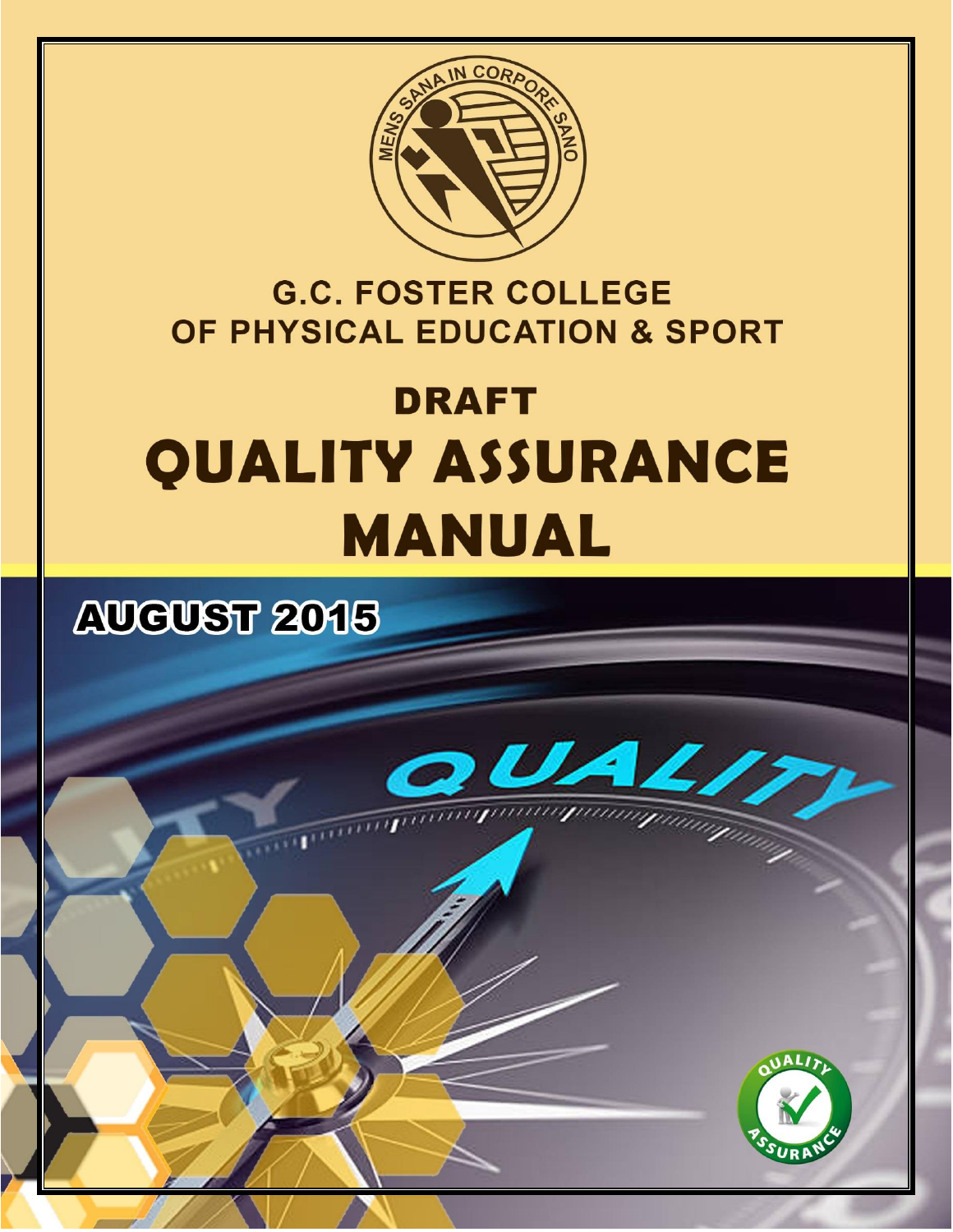### **CONTENTS**

|  | 2.2 Procedures for Measuring the Effectiveness of Quality Assurance Procedures  15 |  |
|--|------------------------------------------------------------------------------------|--|

| Chapter 4 |  |
|-----------|--|
| 4.1       |  |
| 4.2       |  |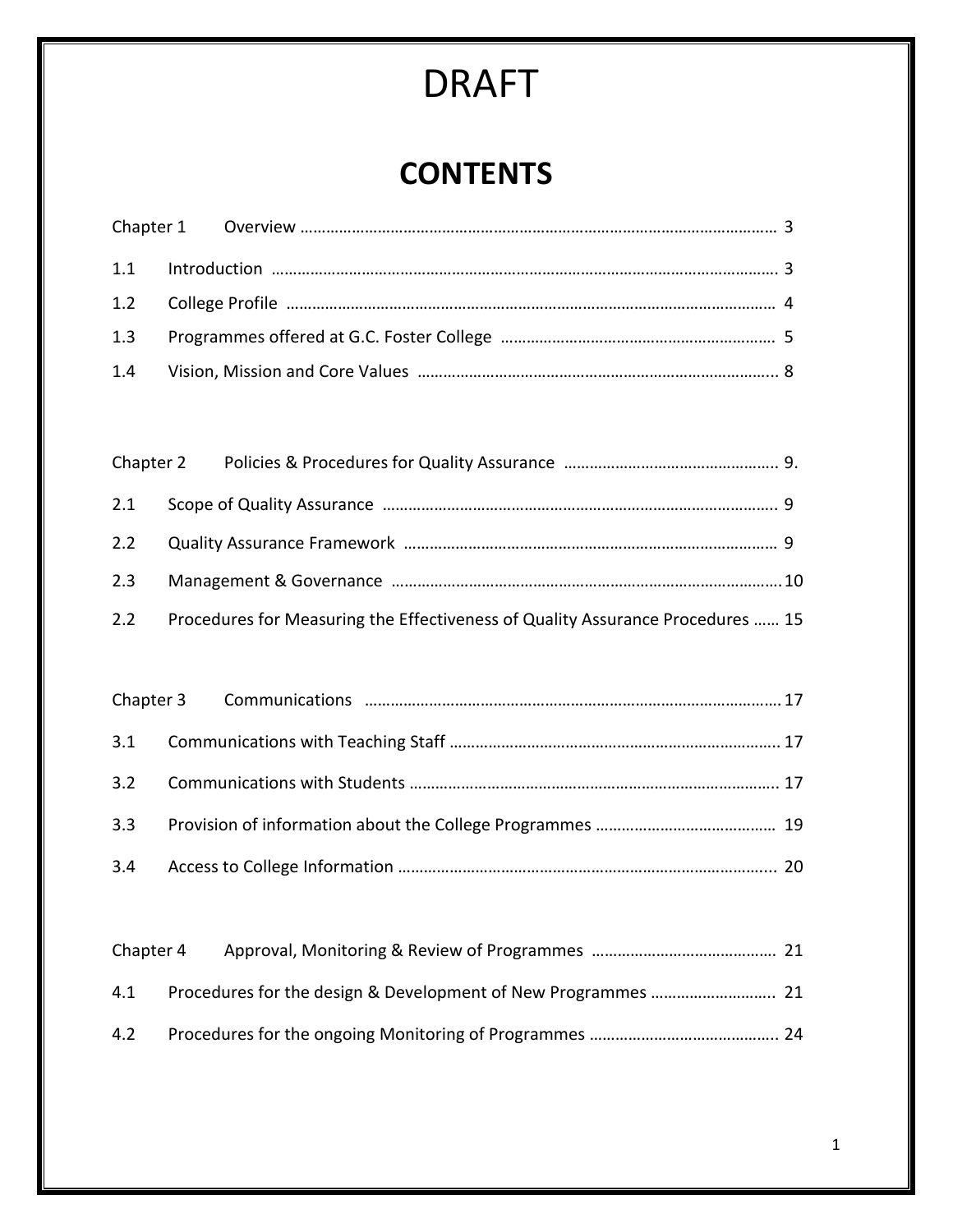| Chapter 6 |  |
|-----------|--|
| 6.1       |  |
| 6.2       |  |
| 6.3       |  |
| 6.4       |  |
| 6.5       |  |
| 6.6       |  |
| Chapter 7 |  |
| 7.1       |  |
| 7.2       |  |
| 7.3       |  |
| 7.4       |  |
| 7.5       |  |
| 7.6       |  |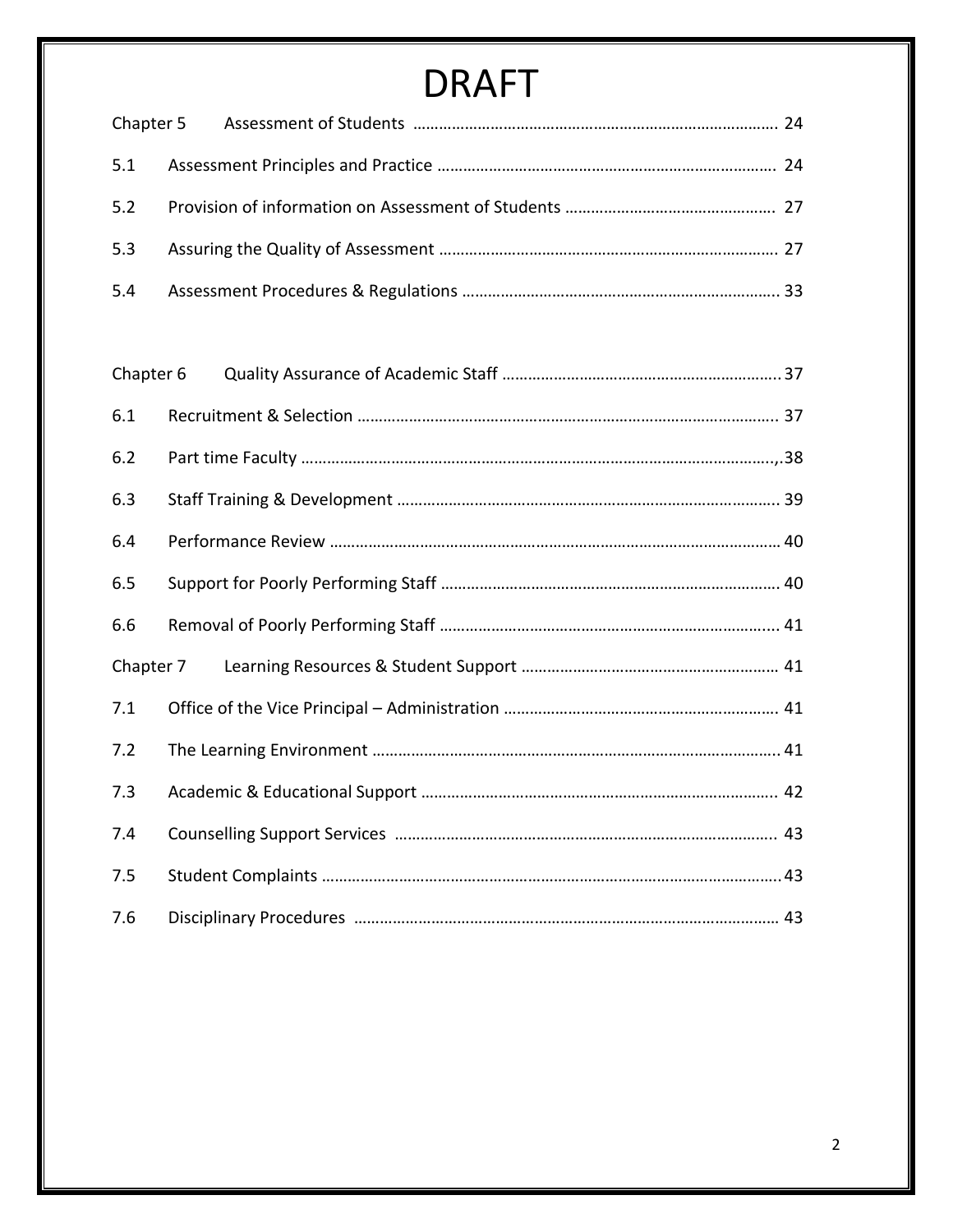#### **Chapter 1 Overview**

#### **1.1 Introduction**

The G.C. Foster College of Physical Education & Sport is a government-owned institution founded in 1980 offering programmes in Physical Education & Sport to local and international students. The College offers programmes at the Certificate, Diploma, Bachelor and Master's Degree levels.

The College has grown significantly since its inception in both programme offerings and student numbers. This growth and expansion of the College has been characterized by a steady expansion of the range of programmes to meet the growing needs of the society and more importantly, to assure the quality of the programmes offered.

Quality is essential to all of the activities of the G.C. Foster College. Consistent review and monitoring guide the assurance of student learning experience and guarantee that quality is more than just a system of compliance but is embedded as a practice of continual improvement. This is replicated in the G.C. Foster College's vision to "be a world class training institution producing excellent teachers, sports and recreational professionals to meet local, regional and international demand".

Quality assurance of the G.C. Foster College is a critical success factor for delivering quality programmes. Its principles include:

- 1. Ensuring the reliability and validity of the educational and learning process that forms a monitoring system
- 2. Providing accountability and responsibility of the educational system to our stakeholders
- 3. Promoting the continuous improvement of the learning process that is reflected in the quality of our graduates
- 4. Developing a framework for creating efficiencies in both the administrative and the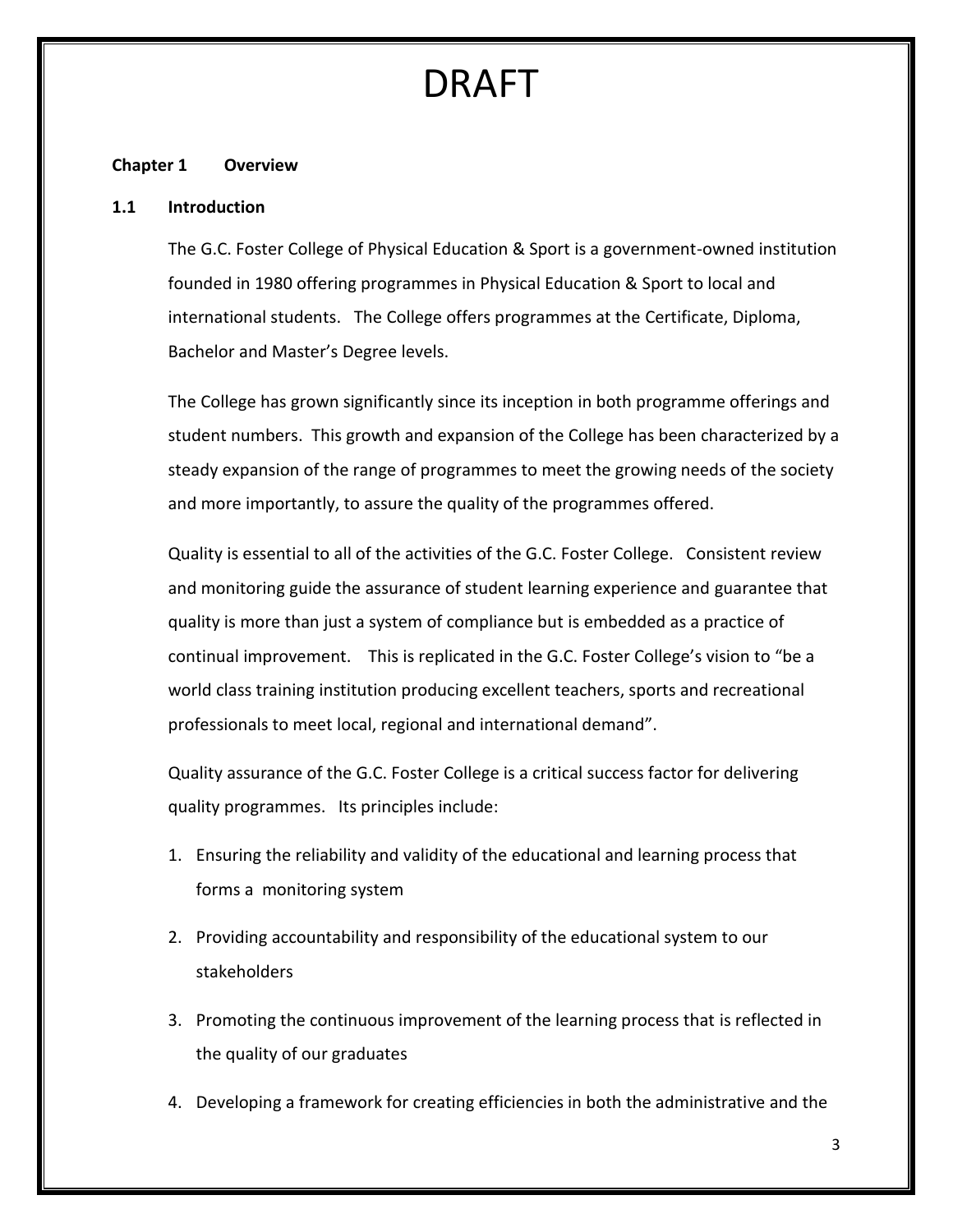academic functions of the organization.

#### **1.2 College Profile**

The G.C. Foster College of Physical Education and Sport, which operates as a full-time residential institution, was established in September 1980, at Angels, Spanish Town, St. Catherine, Jamaica. The College campus is established on approximately forty-one (41) acres of land off the main highway leading from Spanish Town to Linstead and is approximately twenty (20) miles from Kingston, the nation's capital.

This co-educational institution is at present the only one if its kind in the Englishspeaking Caribbean, with an offering of physical education and sport courses and the original buildings and equipment are a gift of the Cuban Government to the people of Jamaica. Since its inception in 1980 there have been many developments and improvements not only to the physical facilities, but also to the curriculum and programmes offered at the College.

There has also been an increase in the student population, which now stands at more than ten times the number with which the College was opened in 1980. The current population is now over 450.

#### **1.3 Programmes Offered at GC Foster College**

Students have the option of pursuing a 6-week certificate course through a range of programmes up to the degree level.

**The following programmes are offered by the G.C. Foster College of Physical Education & Sport:**

#### *1.3.1 Master's Degree in Physical Education*

This programme is offered in collaboration with the University of Technology, Jamaica. This programme is offered over one year with a blended modality (online and face-to-face).

*Entry Requirements*

*A Bachelor's Degree*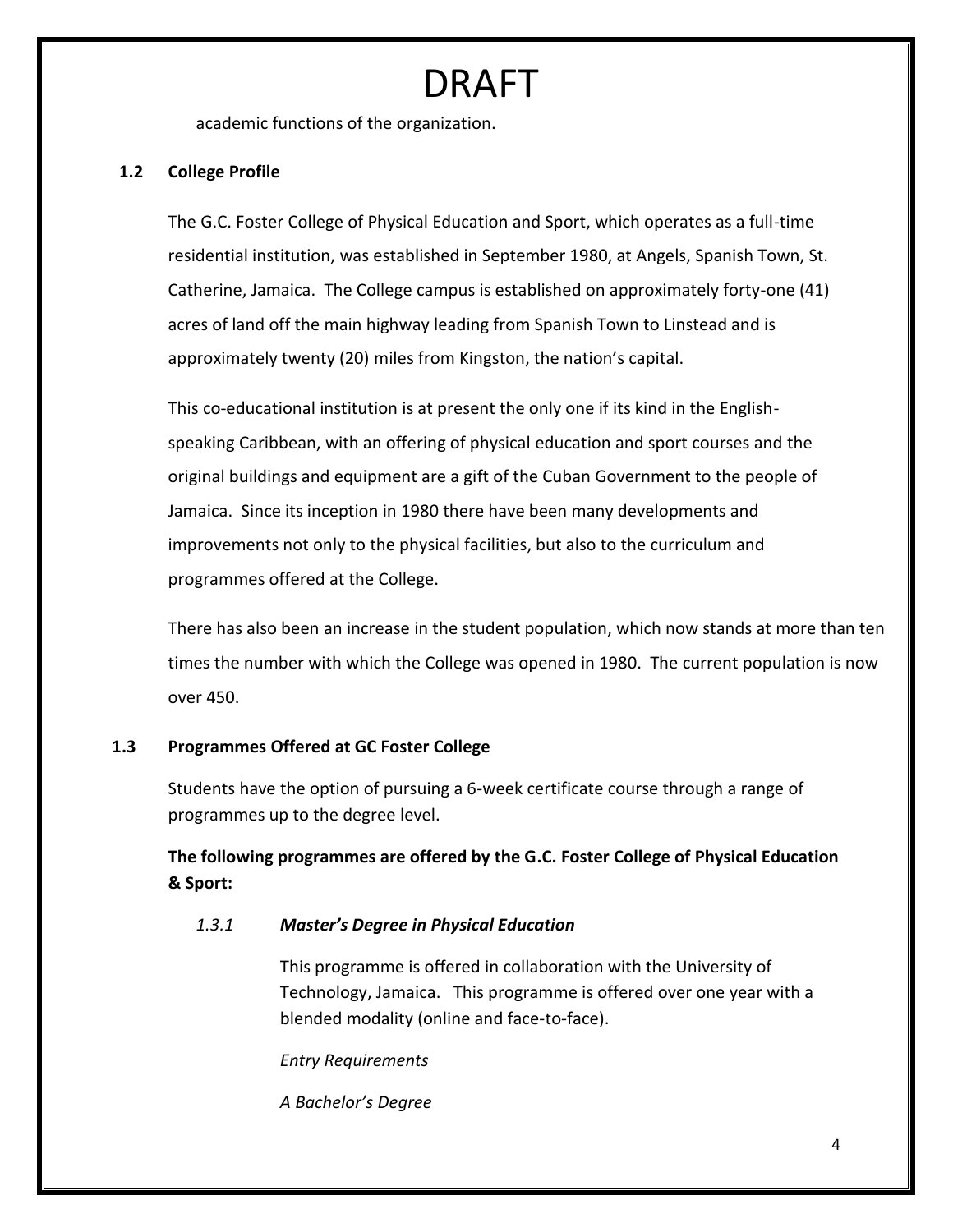#### *1.3.2 Bachelor's Degree (UCJ Approved)*

This programme is an add-on degree. That is, the three year diploma in Teacher Education Programme forms the basis of the degree. It is offered both on a full-time and part-time basis. The full-time programme is offered over three semesters including summer and the part-time over five semesters.

#### *Entry requirement*

G.C. Foster College three-year Diploma in Physical Education

#### *1.3.3 Bachelor in Education (Physical Education specialization)*

This is a 4-year full-time and a 5-year part-time including summers) programme. This programme is similar to the programme pursued by students at other Teachers' Colleges in Jamaica. Students are prepared to teach at the Secondary Level of the Education System.

#### *Entry requirements*

Five CXC/CSEC subjects at the General Proficiency Grades 1, 11 and 111 (effective June 1998) or their equivalent. The five subjects must include English Language, Mathematics, a Science subject and/or Physical Education.

#### *Mature Entry*

Candidates over the age of 30 years seeking admission into the programme and who do not have the required academic qualifications but who have completed at least 5 years of teaching in one or more recognized schools must establish clear evidence of their competence in the field.

#### *1.3.4 Diploma in Coaching*

This is a two-year programme geared towards persons who are coaching various disciplines, elite athletes or individuals who are interested in coaching as a profession and need formal certification.

#### *Entry Requirements*

Four CXC/CSEC subjects inclusive of English Language at the General Proficiency Grades 1, 11 and 111 (effective June 1998) or their equivalent.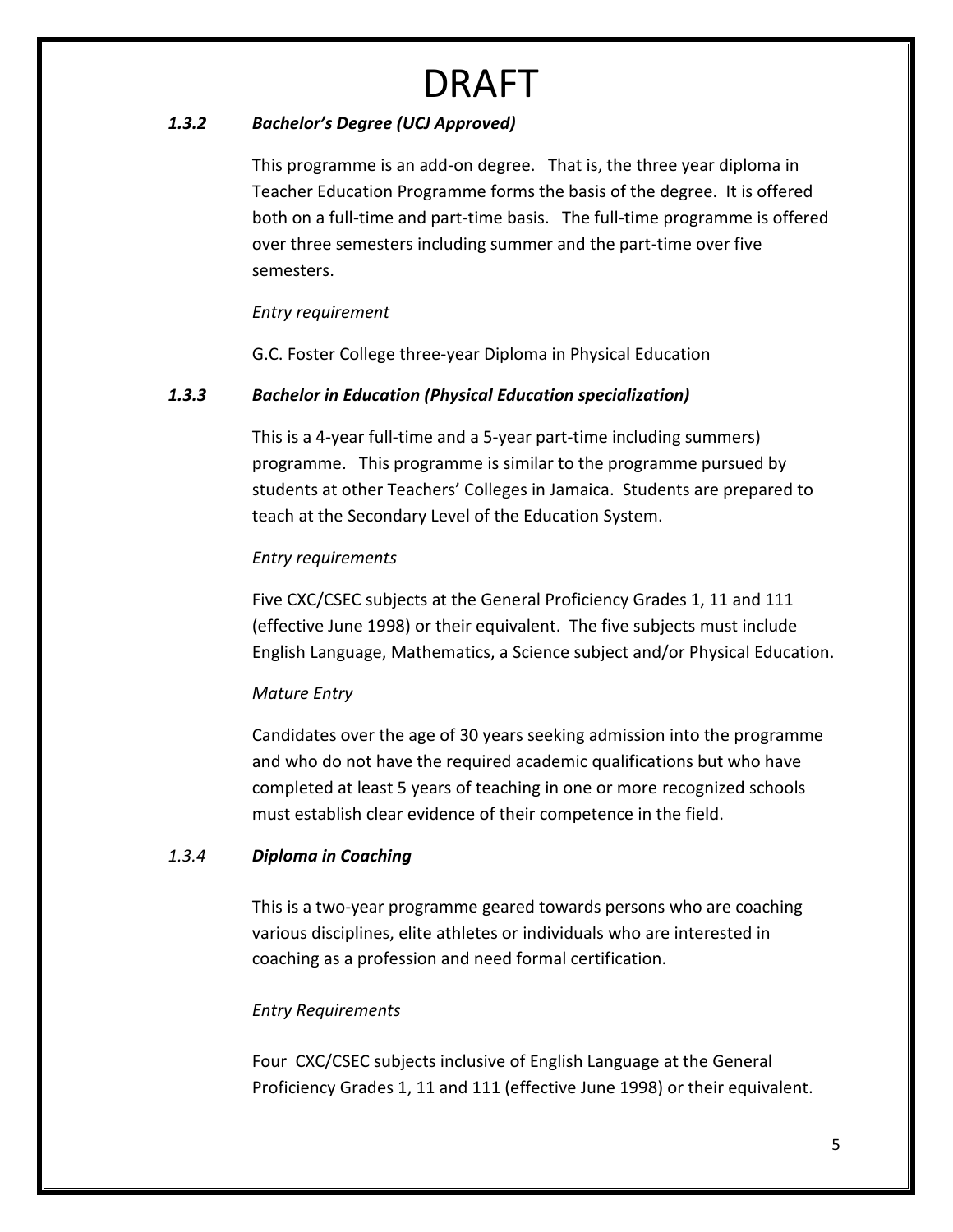#### *1.3.5 Diploma in Sport Fitness Instruction*

This is a two-year part-time programme designed to provide formal training for personnel who work in gymnasium.

#### *Entry Requirements*

4 CXCs inclusive of English Language and one of the following subjects: Mathematics, Physical Education and a Biological Science subject.

#### *1.3.6 Diploma in Sport Massage Therapy*

This programmeis designed to provide formal training for personnel for Sports Massage Therapy in all areas of sports.

#### *Entry Requirements*

4 CXCs inclusive of English Language and one of the following subjects: Mathematics, Physical Education and a Biological Science subject.

#### *Mature Entry for Sport Massage & Fitness Instruction*

Persons with training approved by the relevant professional body or with 2 years working experience in a related field.

#### **1.4 Vision, Mission and Core Values**

#### 1.4.1 **Vision Statement**

The vision of the G.C. Foster College of Physical Education and Sport is "A world class training institution producing excellent teachers, sports and recreational professionals to meet local, regional and international demand".

#### 1.4.2 **Mission Statement**

The mission of the G.C. Foster College of Physical Education and Sport is to "contribute to social and economic development through the optimal preparation of Physical Education teachers, athletes, recreation and sports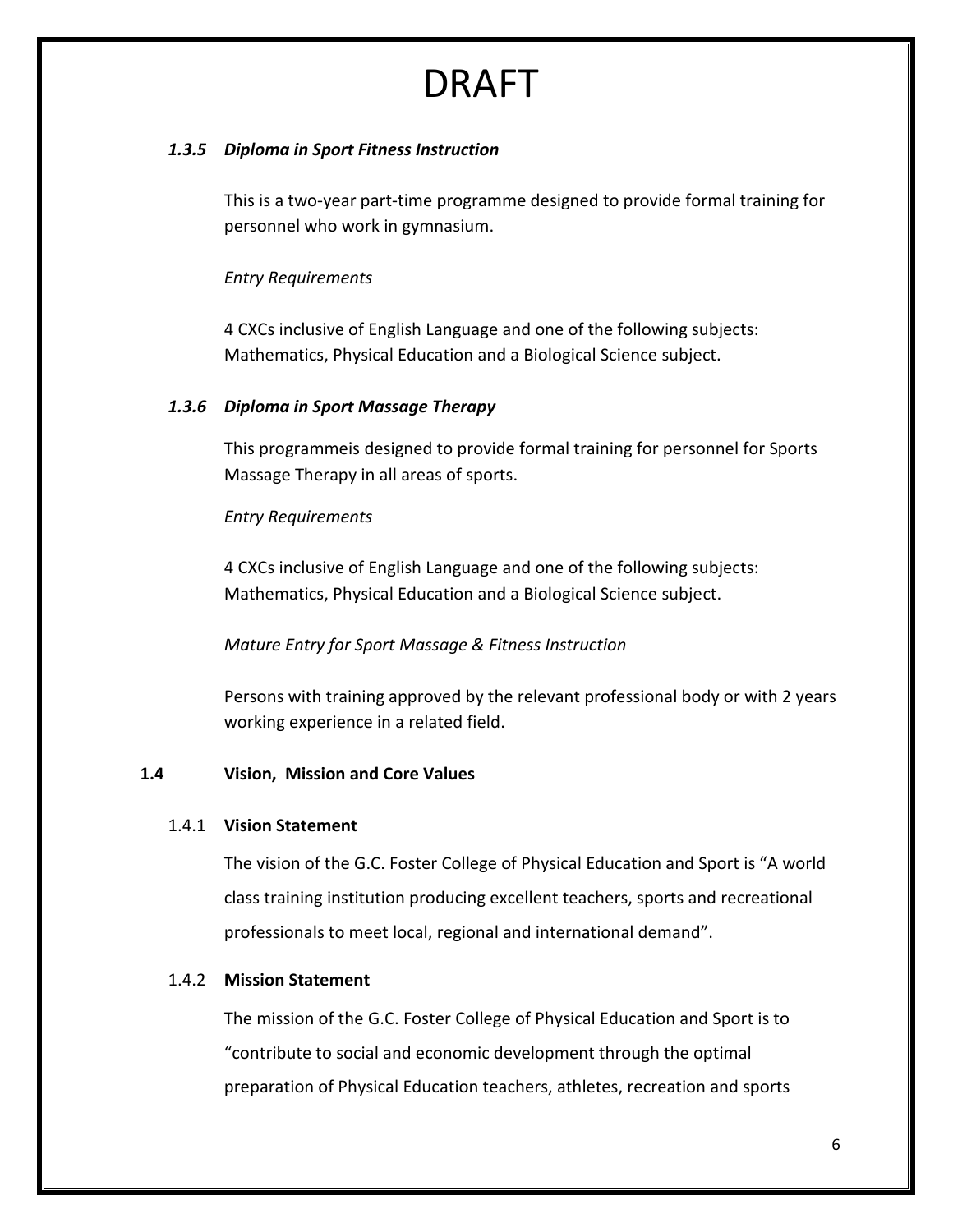specialists; utilizing qualified personnel and contemporary resources".

#### **1.4.3 Core Values**

The core values of the G.C. Foster College of Physical Education and Sport are:

- Excellence
- Professionalism
- Commitment
- Integrity
- Accountability
- Adaptability
- Flexibility

#### **Chapter 2 Policies and Procedures for Quality Assurance**

#### **2.1 Scope of Quality Assurance**

All activities within the College are subject to the College Quality Assurance procedures. All staff undertake a key role in the management and implementation of quality assurance procedures and a collective responsibility for same is distributed across a range of boards and committees. Ultimate responsibility for the approval and monitoring of all quality assurance procedures rests with the College Academic Board. Quality Assurance procedures are reviewed periodically and an annual Quality Assurance Report is produced by the Quality Assurance Officer and submitted to Academic Board.

#### **2.2 Quality Assurance Framework**

The G.C. Foster College recognizes that the effective and transparent operation of quality assurance is essential to student and public confidence in the College, and that it is critical to achieving its long-term vision. Quality reflects the broader ideals of the College in achieving its mission and vision and is supported by a quality assurance system that allows for continuous review, monitoring and on-going improvement. The College is committed to adopting a culture that recognize the relevance of quality, and assuring quality in its daily operation. The quality assurance system is embedded and maintained at all levels of management, administration, academic staff and learners.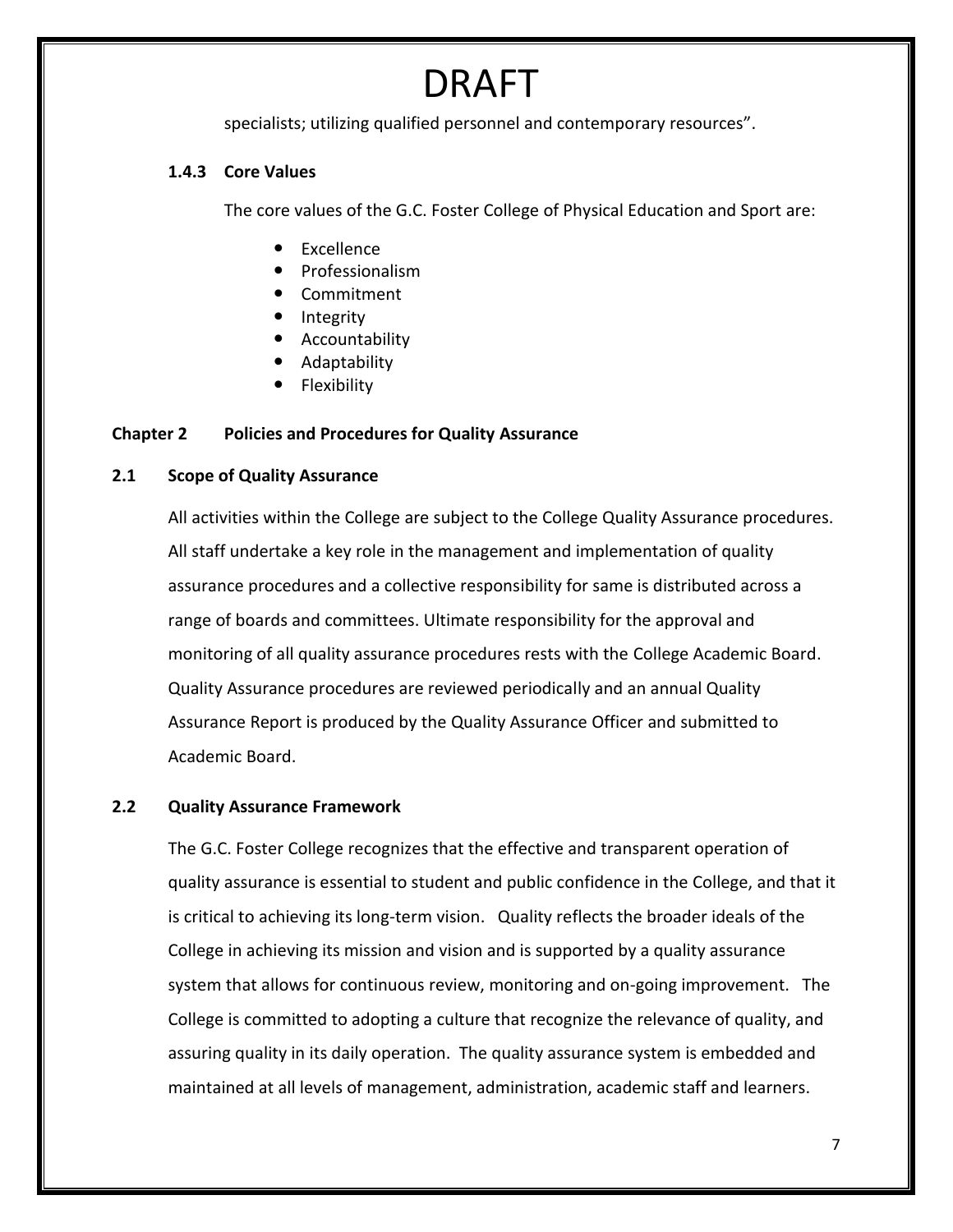Quality Assurance is further informed by exposure to and collaboration with higher educational institutions and accrediting bodies.

Quality Assurance within the College is managed by the Quality Assurance Officer, with the support of the Quality Assurance Committee. All quality assurance procedures are reviewed on a regular basis and the findings of such reviews (including proposals for changes to policy and procedures) are presented to Academic Board for review and approval. Any future amendments to the Quality Assurance Manual will be documented in the manual and a summary of changes and updates will be appended to the revised version. The Quality Assurance Manual is published on the College's website and is formally highlighted to students and lecturers. Individual staff members receive specific induction on the areas of the manual that specifically relate to their area of responsibility.

The following principles underpin the development, implementation and continuous improvement of quality assurance procedures at the College:

#### **- Transparency**

*The work, policies and procedures that underpin education provision at the College should be transparent and available to interested stakeholders.* 

#### **- Inclusivity**

*The development and review of the quality assurance procedures should be based on input by all key stakeholders: learners, teaching staff, support staff, employers, professional bodies and external agencies.* 

#### **- Relevance**

*The quality assurance procedures should be relevant and applicable to the specific requirements and resources of the College.* 

#### **- Accessibility**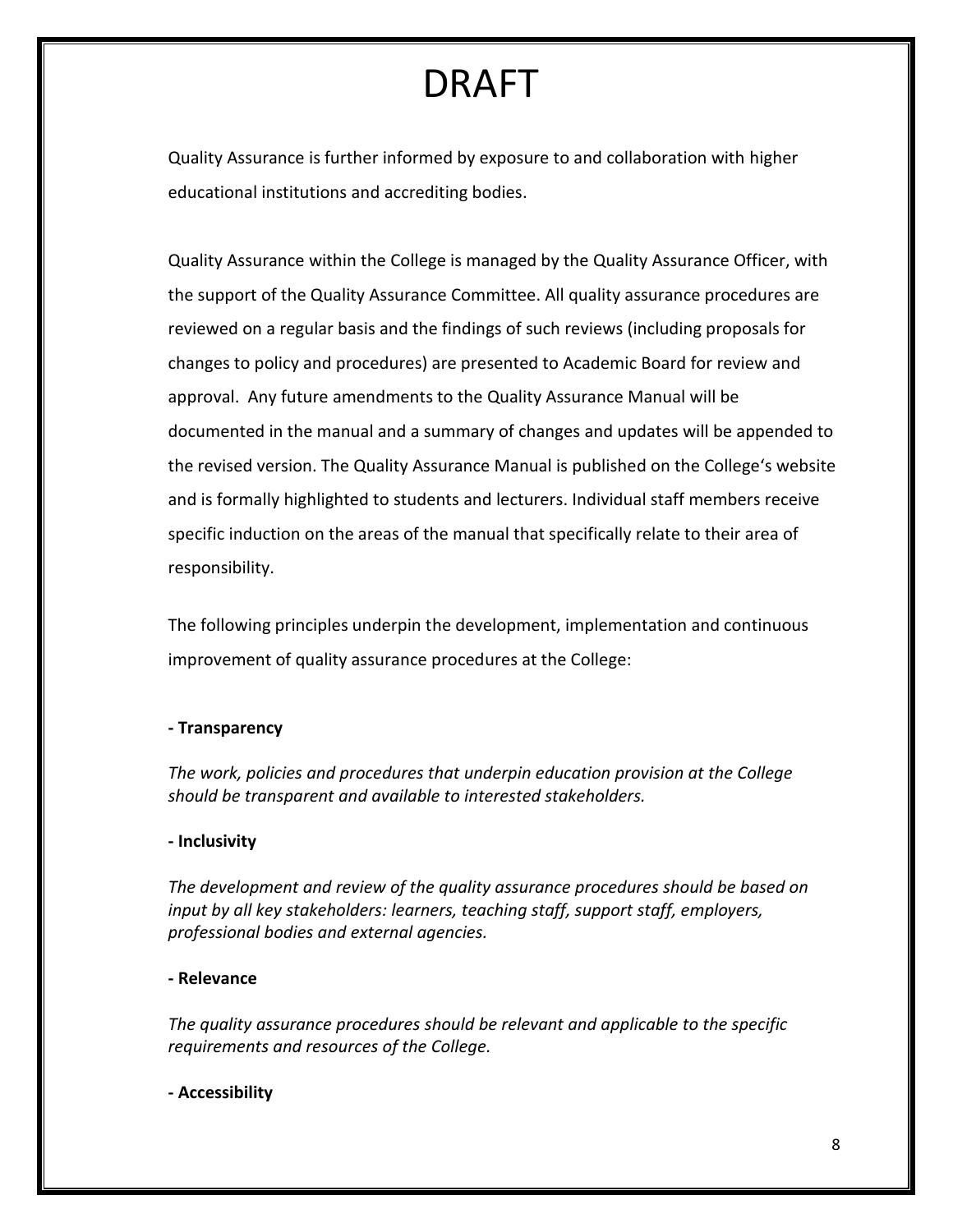*The procedures should be written in clear, concise language that is readily understood in the context of higher education; the procedures should be easily available to any stakeholder.* 

#### **- Accountability**

*Accountability for implementation and review of specific procedures should be clearly identified within the procedures themselves*

This manual describes the college's self-governed quality assurance system and assigns Quality Assurance responsibilities to committees and positions across the College.

The G.C. Foster College recognizes that it serves a broad range of learner and stakeholder needs and that the implementation of processes will suit the diverse needs of groups and at the same time provide an auditable and measurable quality framework.

Most importantly, the college recognizes that quality assurance is the result of the overall commitment of all staff of the institution to produce quality through the relationship they build with the students and other stakeholders.

#### **2.3 Management and Governance**

Management and academic governance at the G.C Foster College is key to the implementation of the College's quality assurance system. The academic units and other units that comprise the overall management and governance structures have ongoing responsibility and accountability for continuous quality assurance.

The governance structures are diagrammatically represented in **Figure 1**while the membership and function of the different boards and committees within the College are detailed in **Table 1**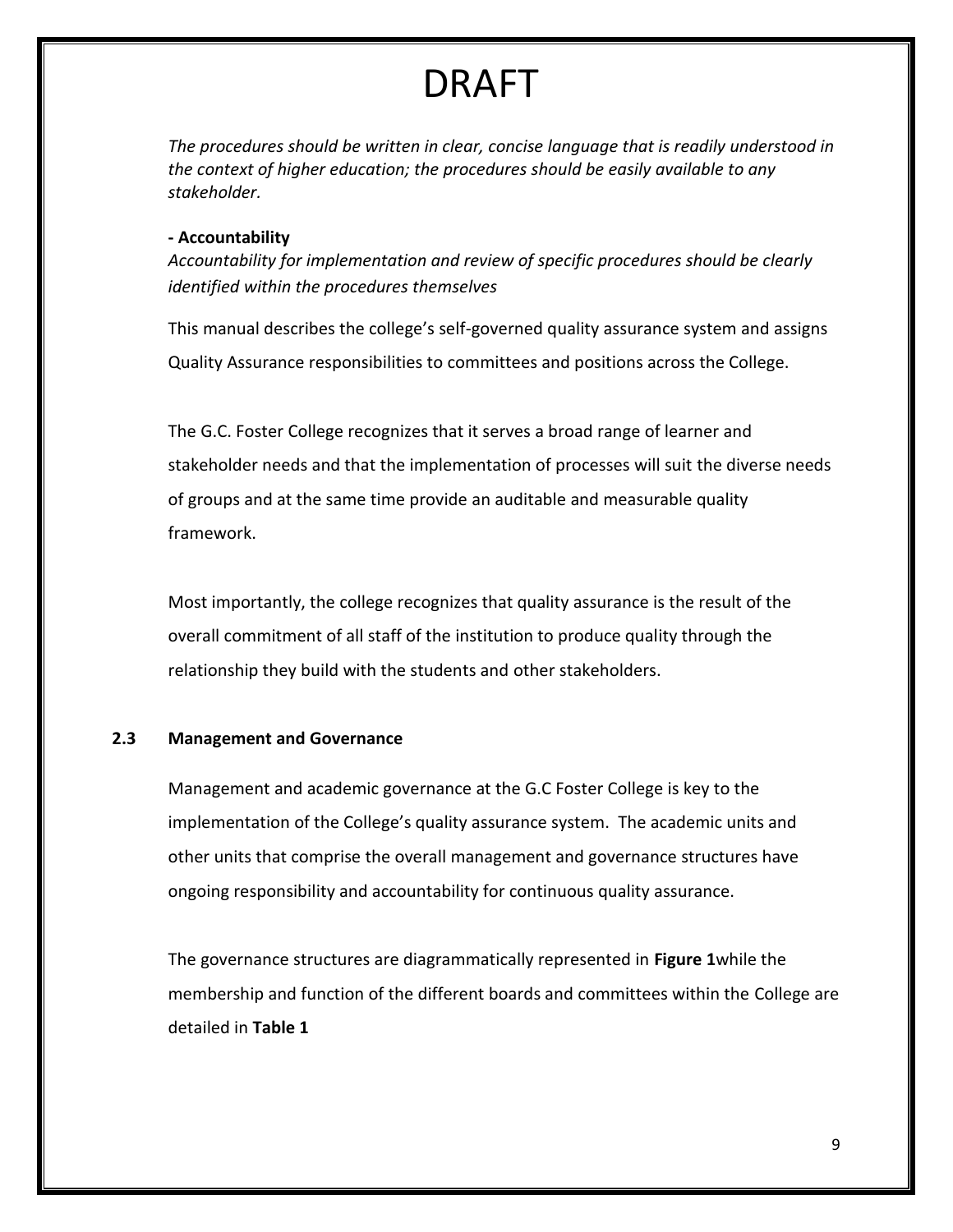The functional and operational responsibilities of the members of the Board of Management, the Vice Principal of Administration and Vice Principal of Academic s, represented in Table 1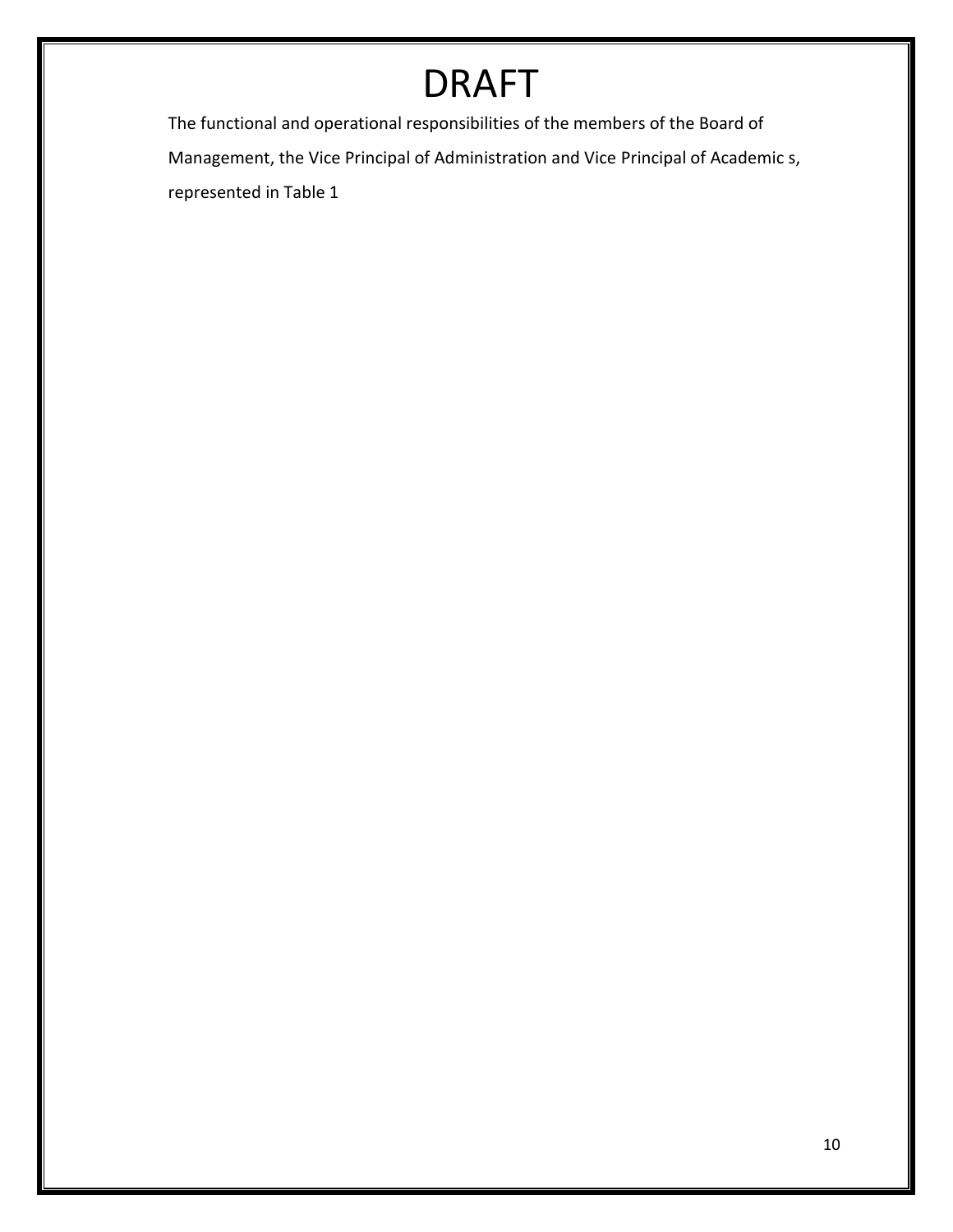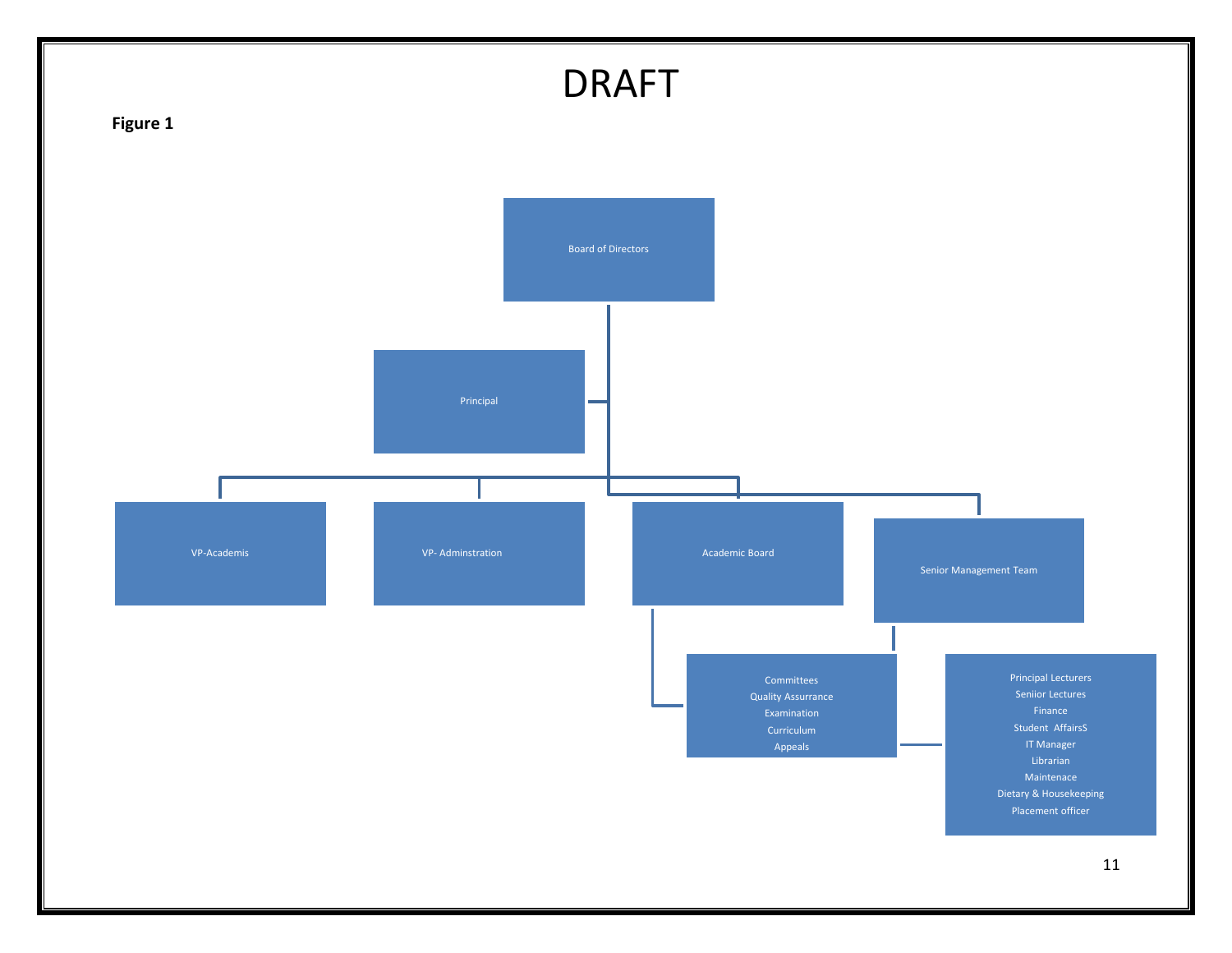**Table 1**

#### **Governance: Boards and Committees**

| <b>BODY</b>            | <b>MEMBERSHIP</b>                                                       | <b>FUNCTION</b>                                                                                                                                                                                             | <b>MEETING</b><br><b>FREQUENCY</b> |
|------------------------|-------------------------------------------------------------------------|-------------------------------------------------------------------------------------------------------------------------------------------------------------------------------------------------------------|------------------------------------|
| Board of<br>Management | <b>External Chair</b><br><b>CEO</b>                                     | .Overseeing strategic development.<br>Advising on strategic planning.<br>Overseeing compliance with quality<br>assurance procedures.<br>Guardianship of corporate and academic<br>governance best practice. |                                    |
| Senior Management      | Report to the Minister of Education                                     | Development and implementation of the<br>Strategic Plan.<br>Overseeing the operational management of                                                                                                        |                                    |
|                        |                                                                         | ICHAS.<br><b>Compliance with Quality Assurance</b><br>Procedures                                                                                                                                            |                                    |
|                        |                                                                         | Consideration of HRM requirements.<br>Overseeing marketing and PR initiatives.<br>Overseeing programme development and<br>review                                                                            |                                    |
| Academic Board         | Principal - Chairman<br>Vice Principal - Academics (Deputy<br>Chairman) | Policy development and review<br>Academic planning and development.<br>Academic monitoring and review.                                                                                                      |                                    |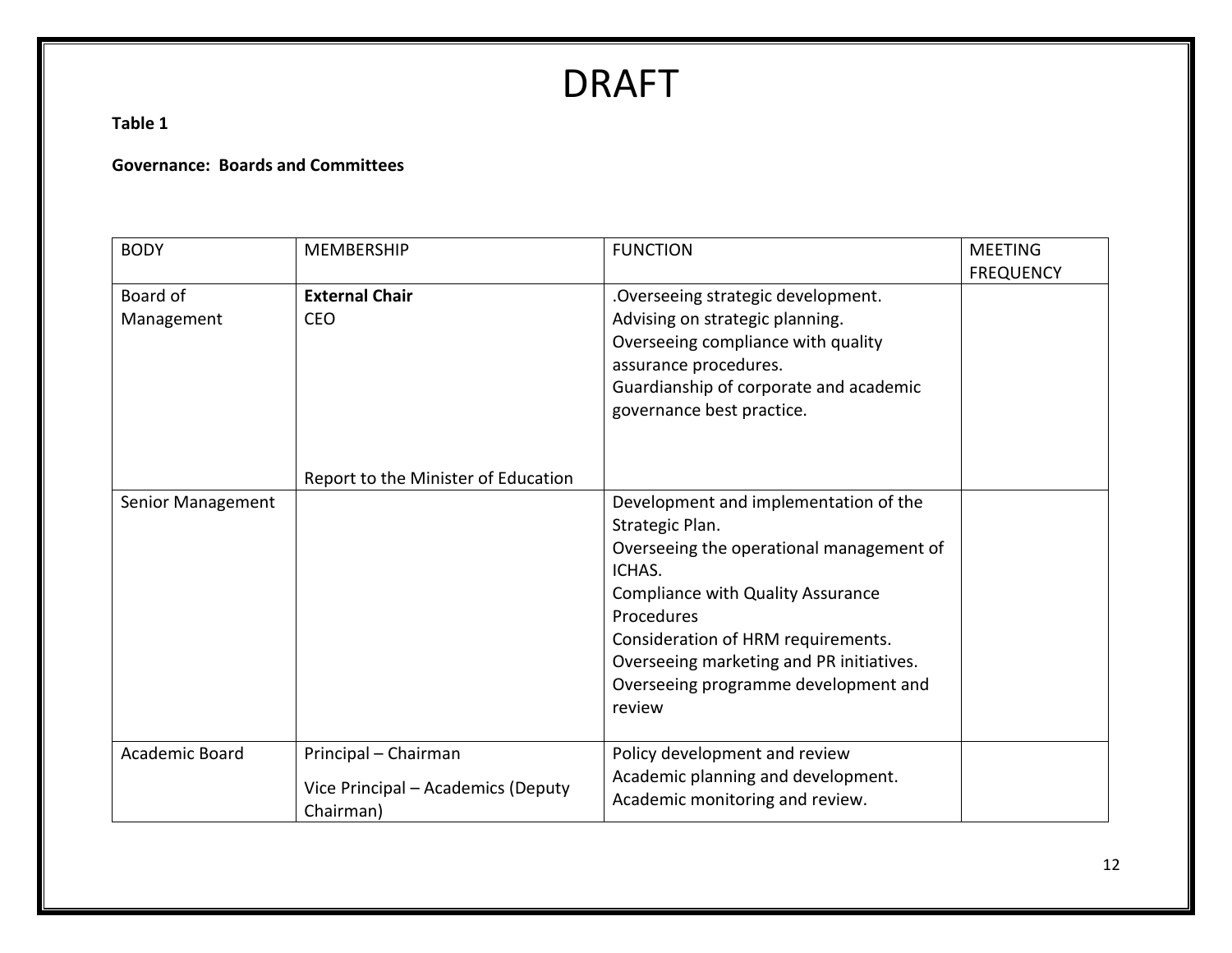| DRAFT                    |                                                                                                                                                                                                                                                                                                                                                                                                               |                                                                                                                                                                                                                                                                                                                                                                                                                                                                                                  |  |  |
|--------------------------|---------------------------------------------------------------------------------------------------------------------------------------------------------------------------------------------------------------------------------------------------------------------------------------------------------------------------------------------------------------------------------------------------------------|--------------------------------------------------------------------------------------------------------------------------------------------------------------------------------------------------------------------------------------------------------------------------------------------------------------------------------------------------------------------------------------------------------------------------------------------------------------------------------------------------|--|--|
|                          | Vice Principal - Administration<br>Programme Coordinators:<br>Three (3) Programme<br>Representatives from the<br>departments listed below who shall<br>be rotated every two years:<br><b>Professional Studies</b><br>Language and General Studies<br>Sports and Science<br><b>Senior Lecturers</b><br>Registrar<br>Librarian<br>A student representative who shall be<br>the president of the Student Council | Coherence of academic policies with<br>strategic plan.<br>New Programme review and approval.<br><b>Quality Assurance</b><br>Research<br>Evaluation<br>Assessment.                                                                                                                                                                                                                                                                                                                                |  |  |
| <b>Quality Assurance</b> |                                                                                                                                                                                                                                                                                                                                                                                                               | Develop and review the following<br>policies as necessary:<br>Assessment<br>п<br>Internal & External Verification -<br>monitoring of assessment instruments,<br>developing item banks, etc.<br>Evaluation (Entry, On programme, Exit,<br>٠<br>Impact)<br>Monitor the implementation of the<br>п<br>various policies listed above<br>Maintain regular liaison with the<br><b>Examination and Curriculum</b><br>Committees.<br>Ensure programmes obtain<br>п<br>accreditation from the appropriate |  |  |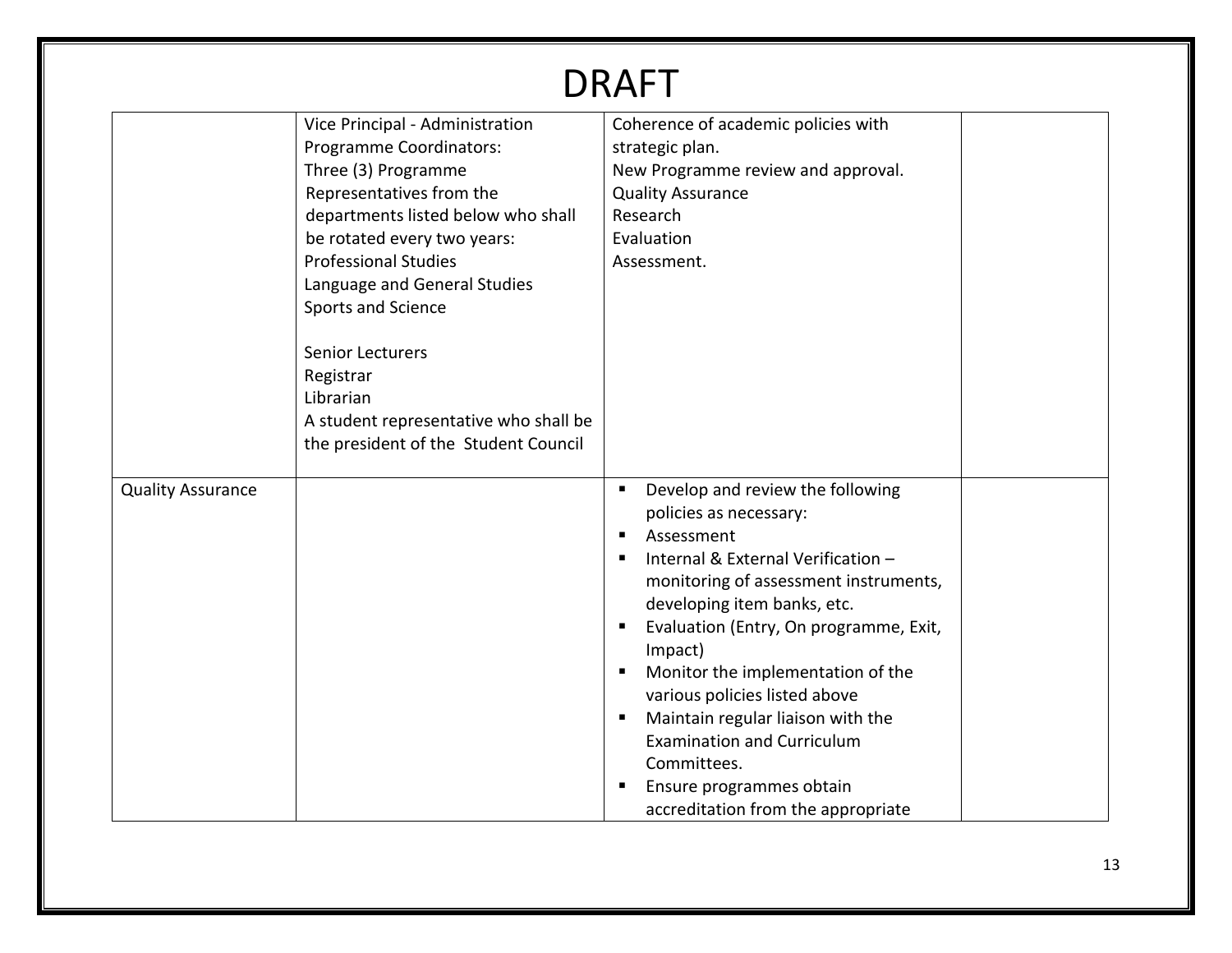|                           | <b>DRAFT</b>                                                                                                                                                                                                                                                                                                                                                                                                                                                                               |
|---------------------------|--------------------------------------------------------------------------------------------------------------------------------------------------------------------------------------------------------------------------------------------------------------------------------------------------------------------------------------------------------------------------------------------------------------------------------------------------------------------------------------------|
|                           | accrediting bodies as specified in the<br>College's Operational Plan<br>Keep abreast of issues relating to<br>$\blacksquare$<br>quality assurance in the tertiary<br>education and training system.<br>Convene general meetings at least once<br>٠<br>per semester to ensure objectives are<br>being achieved.<br>Report issues arising from the Quality<br>٠<br>Assurance Committee meetings to the<br>Academic Board.<br>Review membership of the Committee<br>п.<br>each academic year. |
| <b>Board of Examiners</b> |                                                                                                                                                                                                                                                                                                                                                                                                                                                                                            |
| <b>Appeals Committee</b>  |                                                                                                                                                                                                                                                                                                                                                                                                                                                                                            |
| Programme                 |                                                                                                                                                                                                                                                                                                                                                                                                                                                                                            |
| Coordinators              |                                                                                                                                                                                                                                                                                                                                                                                                                                                                                            |
|                           |                                                                                                                                                                                                                                                                                                                                                                                                                                                                                            |
|                           |                                                                                                                                                                                                                                                                                                                                                                                                                                                                                            |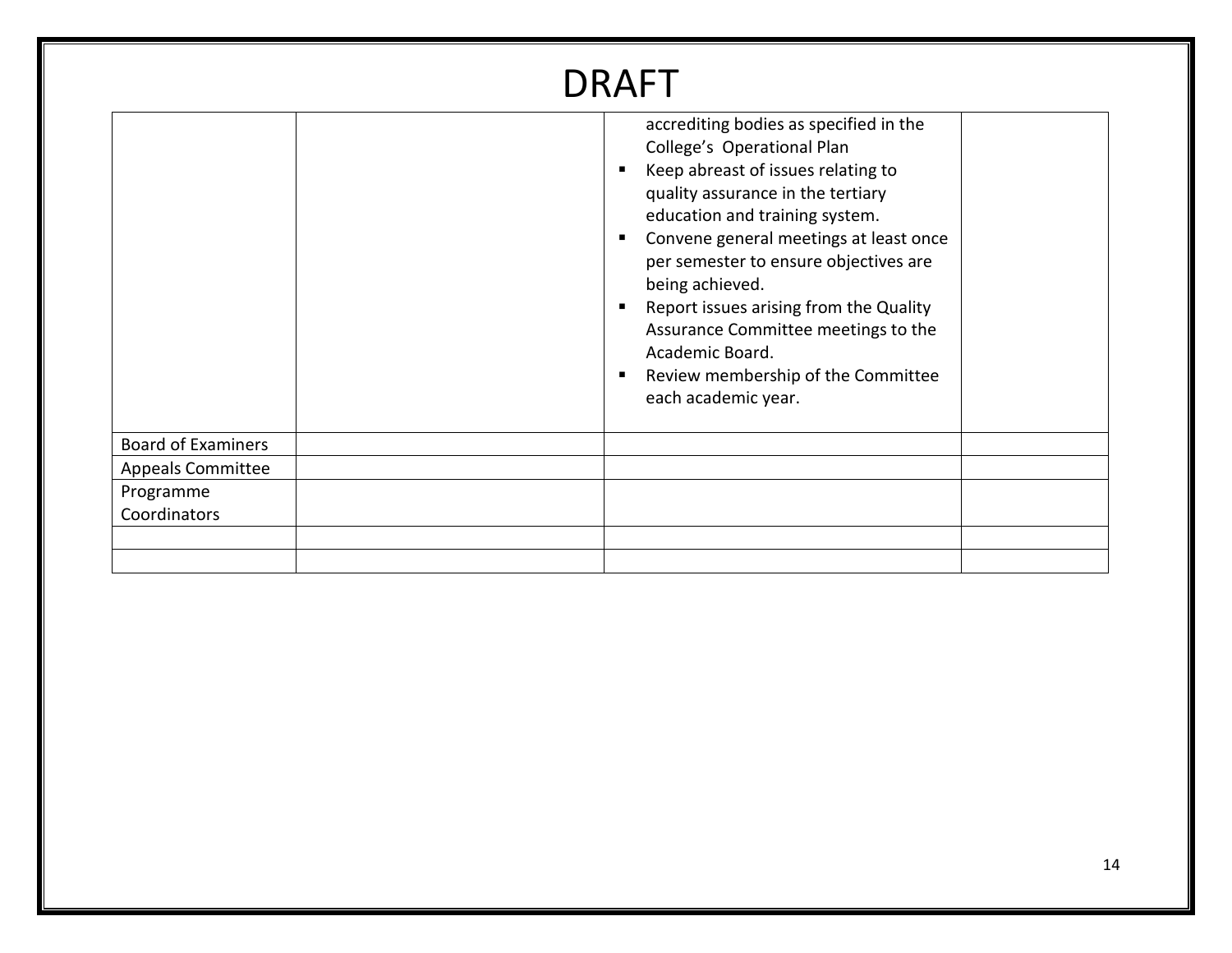#### **2.4 Procedures for Measuring the Effectiveness of Quality Assurance Procedures**

The effectiveness of quality assurance procedures at G.C. Foster College is measured in a number of different ways. A schedule of review activities will be devised for the current academic year and each subsequent year.

The main reviews are :

- **Part Periodic Quality Audits**
- Annual Quality
- **Assurance Report**
- Programmatic Review
- **Institutional Review**

#### **2.5.1** *Periodic Quality Audit*

The Quality Assurance Committee is charged with the review, evaluation and revision of quality assurance procedures. It is responsible for monitoring all systems and polices across the College and their impact on the student experience and academic standards. In addition, it monitors adherence to quality assurance policies and procedures.On a quarterly basis, the Committee members undertake an audit of implementation of quality assurance procedures, based on a defined cycle, with all procedures reviewed within a twelve month period. The practice of the review involves consultation with relevant staff through which knowledge of quality assurance procedures is disseminated and understanding enhanced. Each semester, a brief Audit Report is prepared and retained by the Quality Assurance Officer.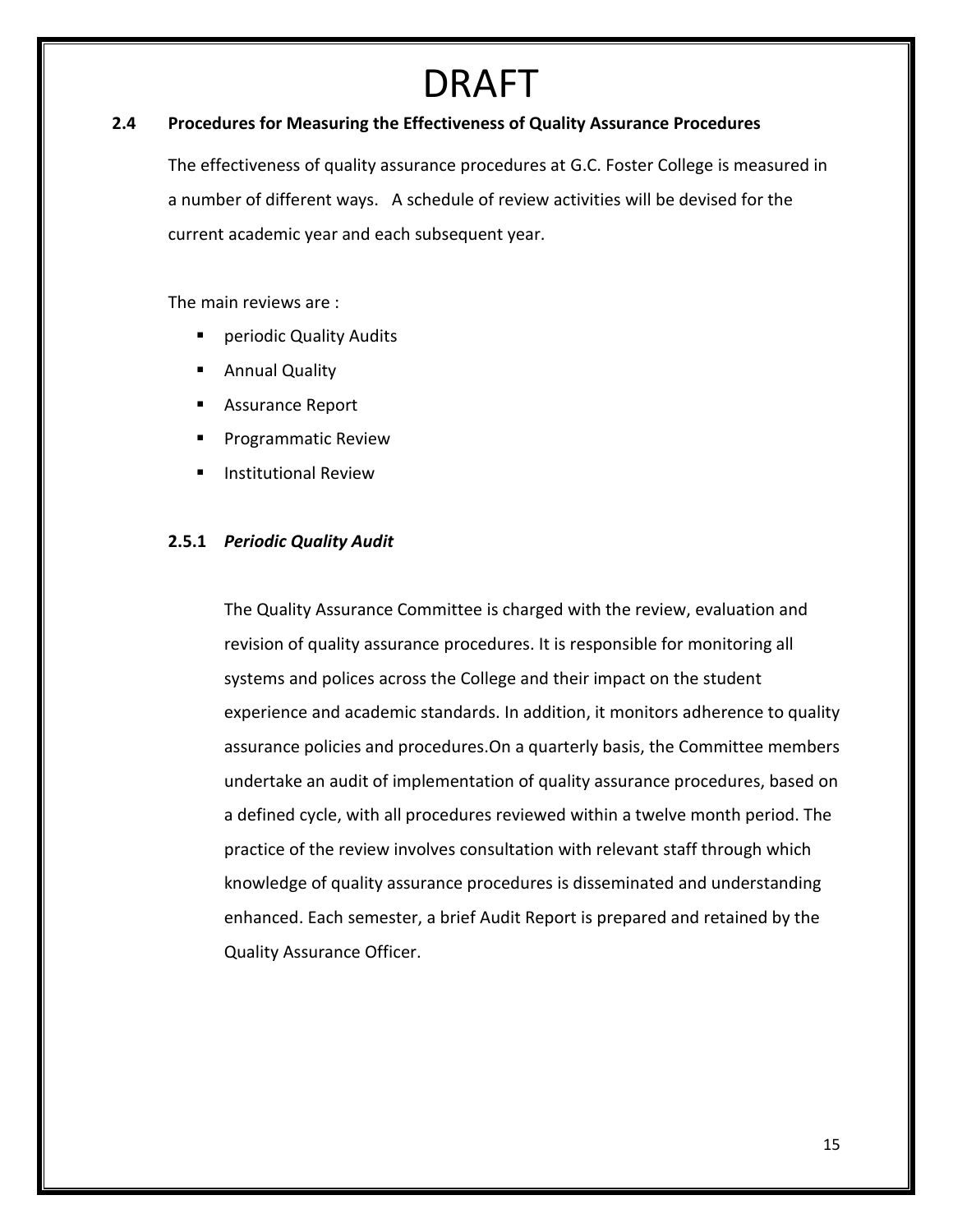#### *2.5.2 Annual Quality Assurance Report*

The Quality Assurance Officer will prepare an Annual Quality Assurance Report. The Annual Quality Assurance Report is for internal use only and takes the format of a self-study, identifying existing strengths and areas for improvement. The desired outcome of this report is an annual action plan aimed at ensuring the achievement of ongoing quality enhancement. The Report and a proposed Quality Enhancement Plan is submitted to Academic Board for review, discussion and ratification. The Report will consider the implementation and effectiveness of each quality assurance policy and associated procedures, deriving information from the periodic QA audits, consultation with staff, stakeholder feedback and other relevant bodies.

#### *2.5.3 Programmatic Review*

The College will undertakes a major evaluation of each programme or a suite of related programmes at defined intervals (usually every five-years), called Programmatic Review. The programmatic review process provides the Academic Unit with an opportunity to conduct a critical evaluation of the programme and all associated supports, and to propose significant amendments, where appropriate.

#### *2.5.4 Institutional Review*

The College will undertake a five-yearly Institutional Review. The objectives of the institutional review process are:

- To enhance public confidence in the quality of education and training provided by the institution and the standards of the awards made;

- To contribute to coherent strategic planning and governance in the institution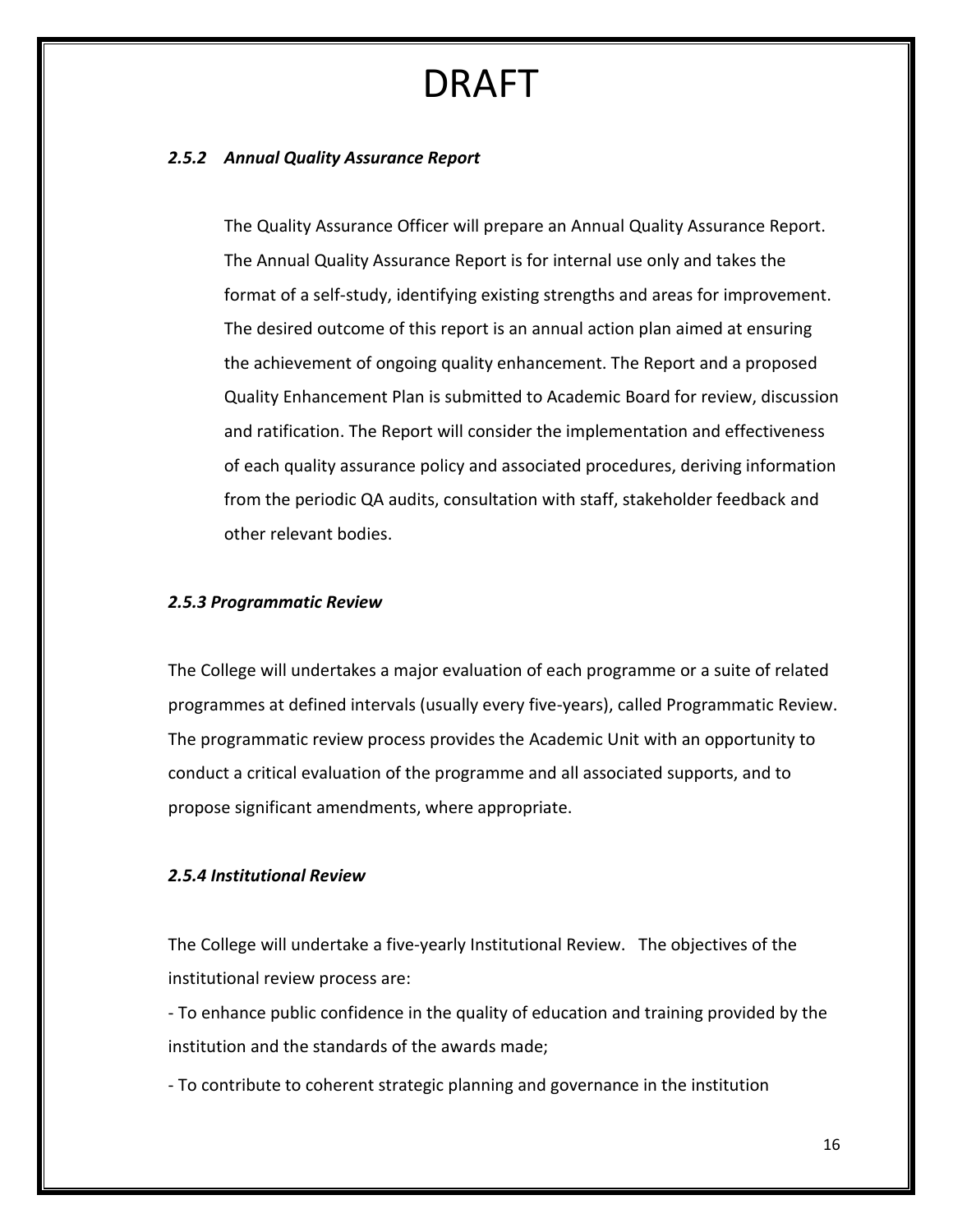- To assess the effectiveness of the quality assurance arrangements operated by the institution;

- To provide recommendations for the enhancement of the education and training provided by the institution.

#### **Chapter 3 Communication**

#### **3.1 Communication with Teaching Staff**

Programmes offered at the G.C. Foster College are delivered face to face and for some on a blended learning model, using both face to face and online methodologies. G.C. Foster College operates at the main campus with other distance training sites. It is therefore essential for the College to ensure consistency of communication, between those lecturers who are based at the main campus and those who are based in offcampus sites. The following elements form part of communication procedures for teaching staff:

- Induction training for lecturers, which is mandatory for all new and returning lecturers, takes place in advance of programme commencement and the start of each academic year. This training is geared towards peer interaction, relationship-building and ideasharing. They also ensure that information is presented simultaneously and in a uniform fashion to all teaching staff.

- All programme-specific information is available in print copy in advance of the academic year, which includes timetables, academic calendar, assessment schedule, marking guidelines, practice placement requirements, student handbook. This ensures consistency and clarity of information across all centers and lecturers. Teaching staff receive a specific calendar of Academic Meetings for each academic year at Lecturer Induction.

- Quarterly Academic Staff meetings are an important element of faculty communication and all lecturers are strongly encouraged to attend same.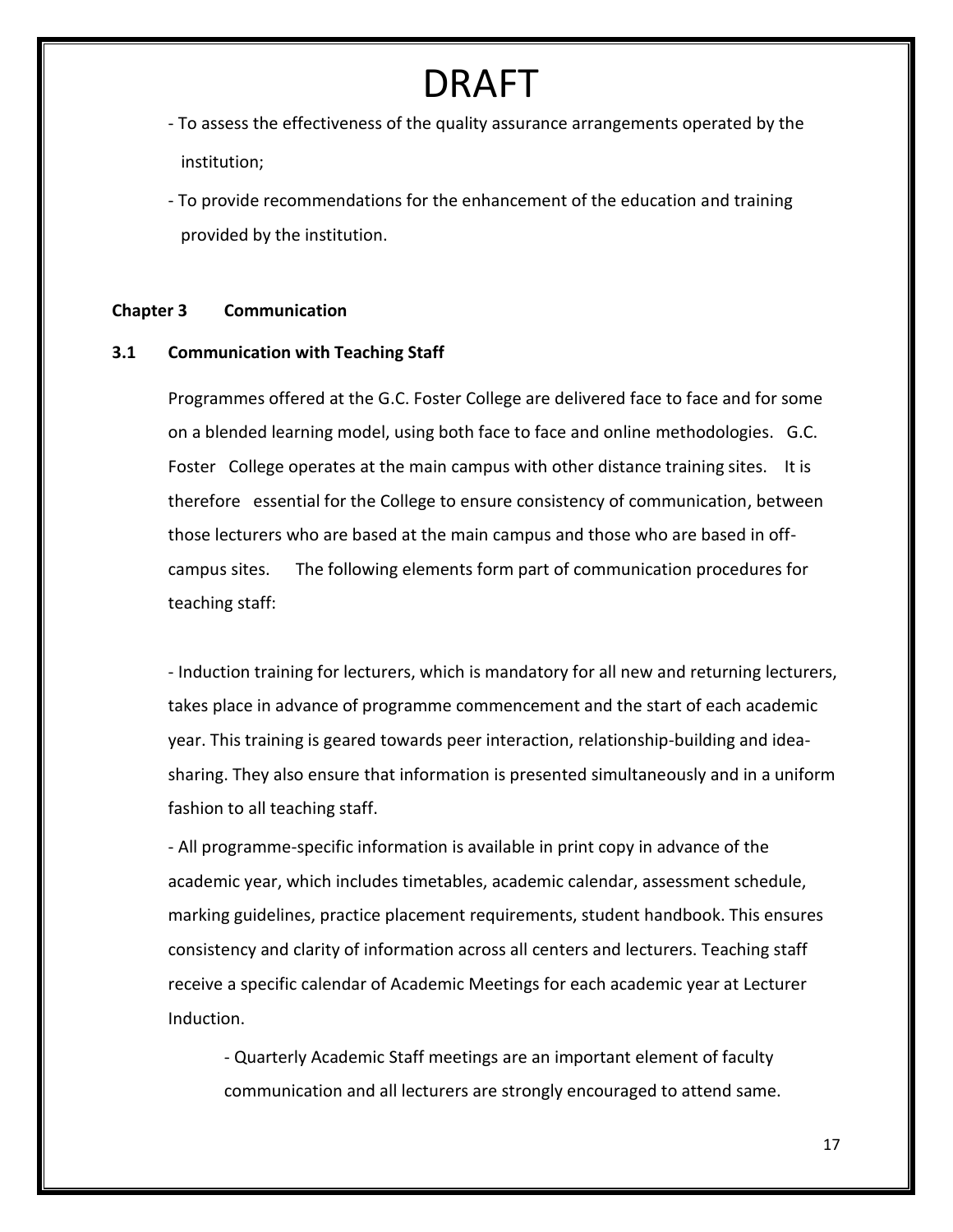The relevant Programme Coordinator visits off-campus centers on a planned basis over the course of each academic year and also participates in online discussions with teaching staff.

- A high level of personal contact (in person, by telephone or through email) is maintained by the Quality Assurance Officer, the Head of Academic and the Programme Co-ordinators with all teaching staff.

On an ongoing basis, the Programme Co-ordinators and Head of Academic are primarily responsible for day-to-day communication with lecturers and are tasked that all general communications are issued to all lecturers, selecting appropriate methods according to geographic location and programme mode.

#### **3.2 Communication with Students**

The College recognizes the relevance of ensuring efficient and effective communication with learners to ensure that they have an inclusive and responsive learning experience within the College. Orientation sessions are held at the College prior to the commencement of the academic year. Class Representatives for each year group are elected early in the academic year, with responsibility as liaison officer which forms an important element of good communication.

Lecturers play an integral role in acting as a link between the College and the student body. Learners are strongly encouraged to contact the relevant Programme Coordinators, either directly or via the Class Representative, to raise/discuss queries or concerns regarding their programme, and are assured of a prompt response at all times.

The following elements form part of the communication procedures for students:

- A general meeting called 'Principal's Hour' held weekly with all students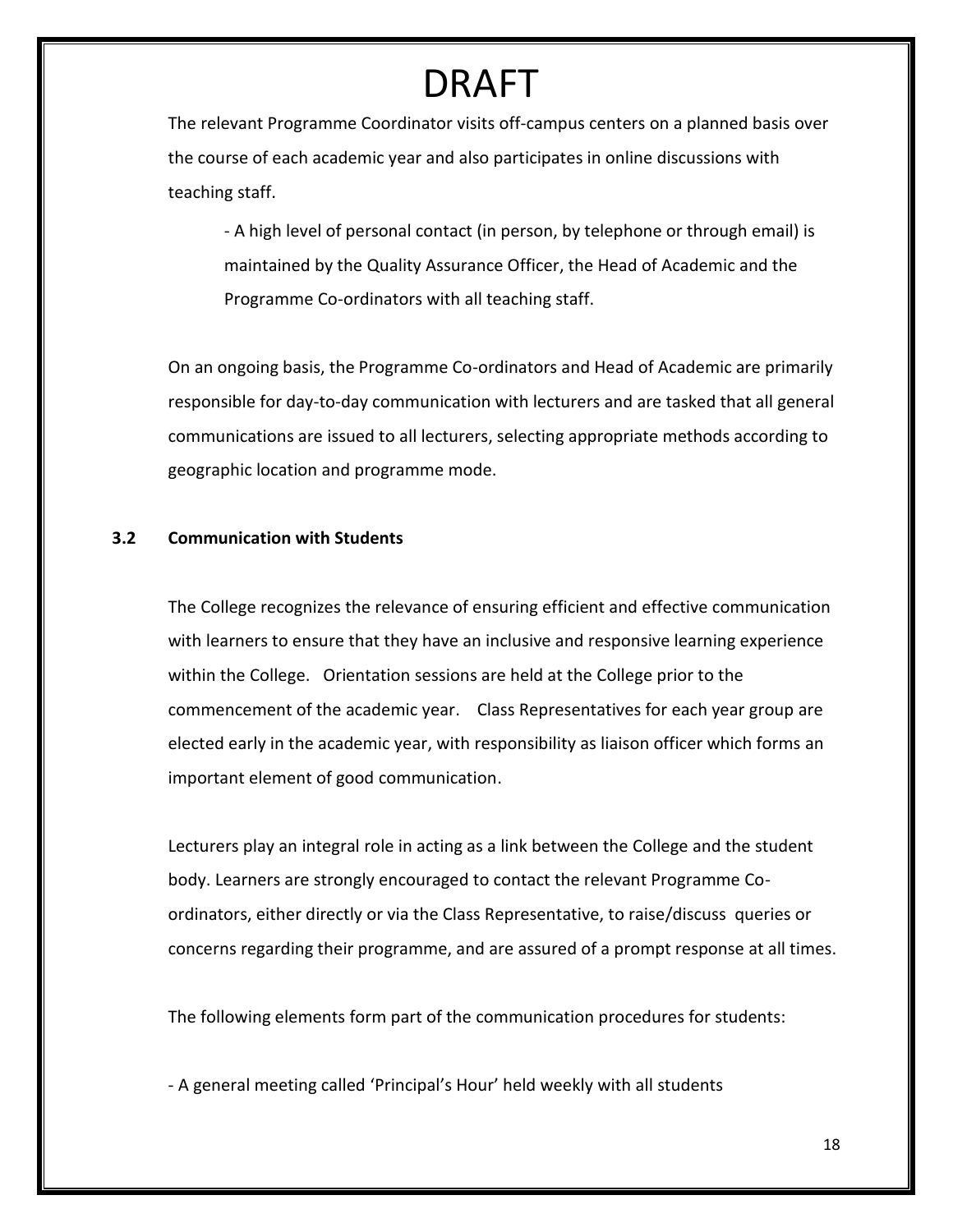- Weekly general assembly with Principal, Faculty and students

- All programme-specific information is available in print copy in advance of the academic year, which includes timetables, academic calendar, assessment schedule, marking guidelines, practice placement requirements, student handbook. This ensures consistency and clarity of information across all centers.

- The relevant Programme Coordinator has planned meetings with students over the course of each academic year.

- All formal examinations are held in once central location to ensure consistency of examination conditions and implementation of examination regulations.

- The class representative system is emphasized during General Assembly and 'Principal's hour'. In addition, lecturers facilitate the election of class representatives in the early weeks of each academic year. A schedule of class representative meetings is communicated at the start of the academic year. The responsibilities of the class representative are communicated on the college website and a formal response is provided to all matters raised by class representatives at the Class Representative Meeting.

- Lecturers in off-campus centers are briefed on all items that may affect the student learning

experience, recognizing lecturers' role as the Institute's primary representative

The Programme Co-ordinators are primarily responsible for day-to-day communication with the general student body and are tasked to ensure that all communications are issued to all students.

The effectiveness of communications to both lecturers and students is reviewed on a quarterly basis by the Quality Assurance Committee and recommendations for continuous improvement in this area are implemented on an ongoing basis by all relevant staff.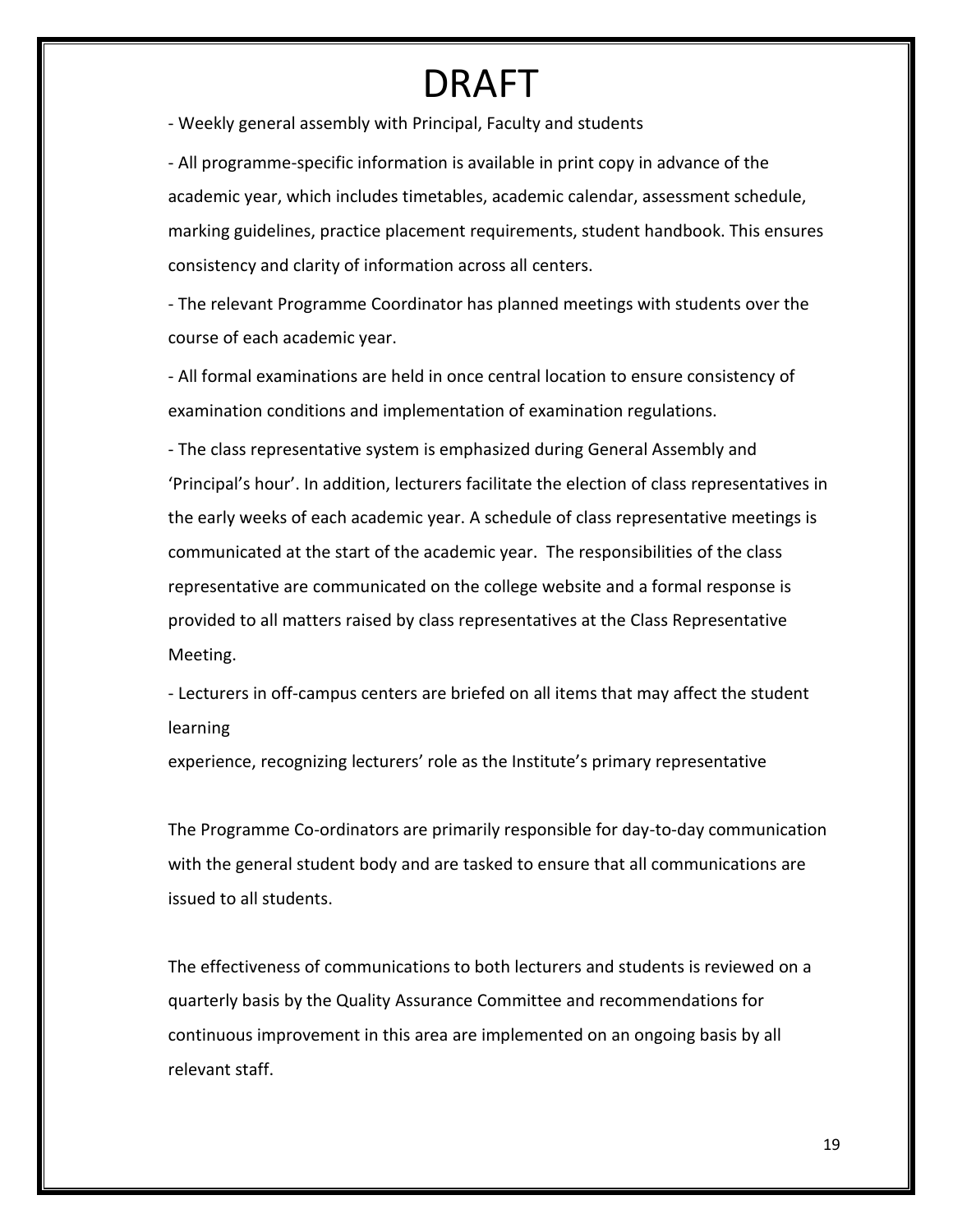#### **3.3 Provision of Information about College Programmes**

Information on the College's programmes are published. This includes:

- Programmes offered and award
- Accrediting Body
- Programme content
- Application process
- Entry requirements
- Assessment procedures
- Student supportsystems
- Access, transfer and progression arrangements
- Potential employment opportunities

The College employs a number of different media for communicating information related to College programmes:

- College website
- College Brochures and other printed marketing materials e.g. flyers
- Newspaper and radio advertising
- News features
- Participation in Conferences and Workshops
- Participation in Career Guidance Counsellor Events
- College Newsletter

#### **3.4 Access to College Information**

Documents/reports created by the College in relation to the effectiveness of its programmes and services are published on the College website. These include, but are not limited to: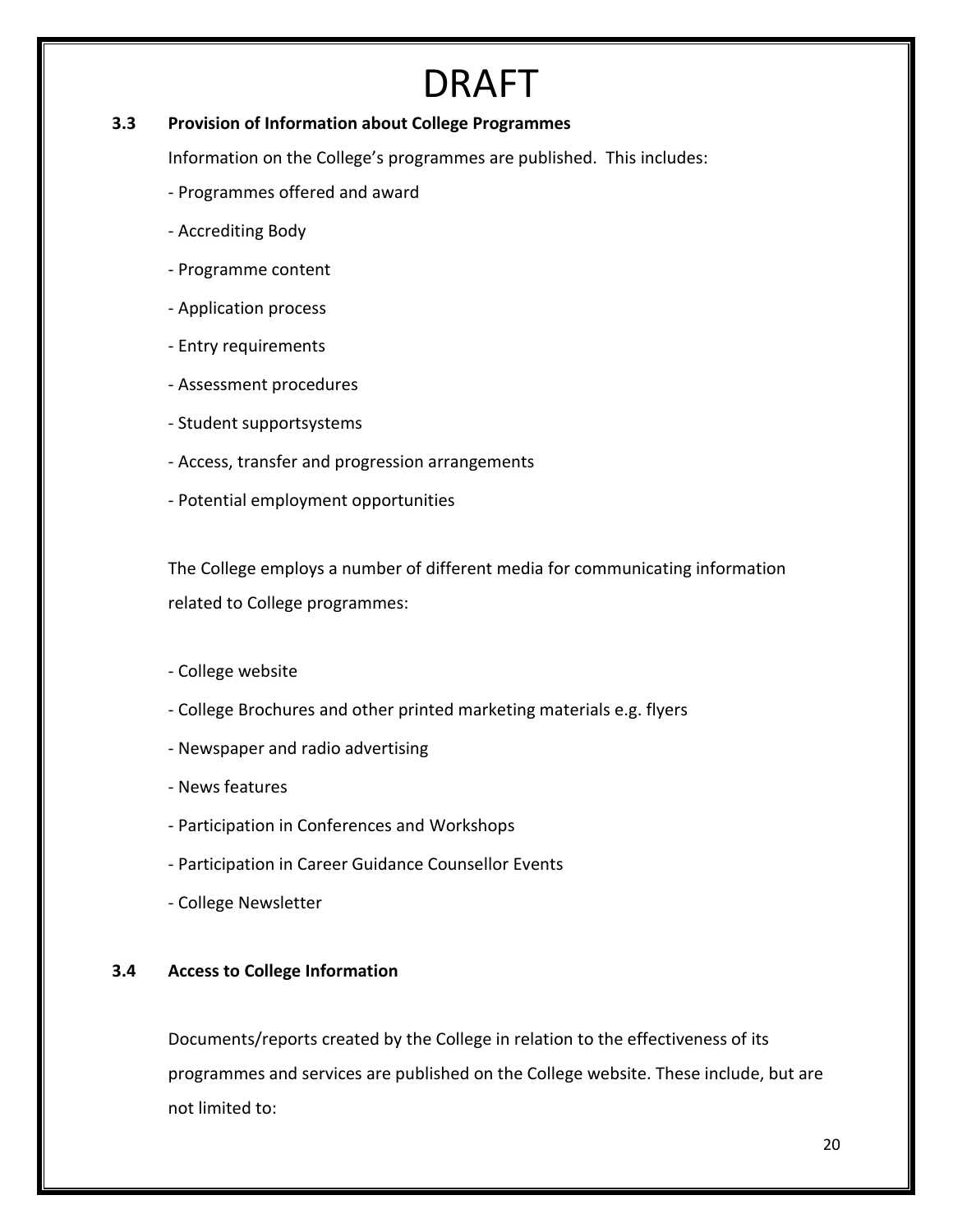- The Quality Assurance Manual
- Student Handbook
- Lecturers Handbook
- Teaching Practice Manual
- Tracer Study Reports on Destination of Graduates

#### **Chapter 4 Approval, Monitoring and Review of Programmes**

#### **4.1 Procedures for the Design and Development of New Programmes**  The College adopts a structured systematic approach to the development and

implementation of programmes/courses. The steps include:

- 1. Analyze institution's vision, mission and goals
- 2. Analyze labour market/conduct needs analysis
- 3. Determine levels of training
- 4. Establish lead groups
- 5. Generate standards
- 6. Write courses
- 7. Review programmes/courses
- 8. Implement programmes
	- A preliminary proposal is directed to the Principal, who will discuss the idea with the proposer and/or the Head of the academic unit.
	- **The Academic Headassesses the proposal to establish its consistency with the** College's strategic plan and mission, and the likely resource implications. If satisfied that the proposal represents a genuine opportunity that is worthy of further development, preliminary agreement to proceed is granted.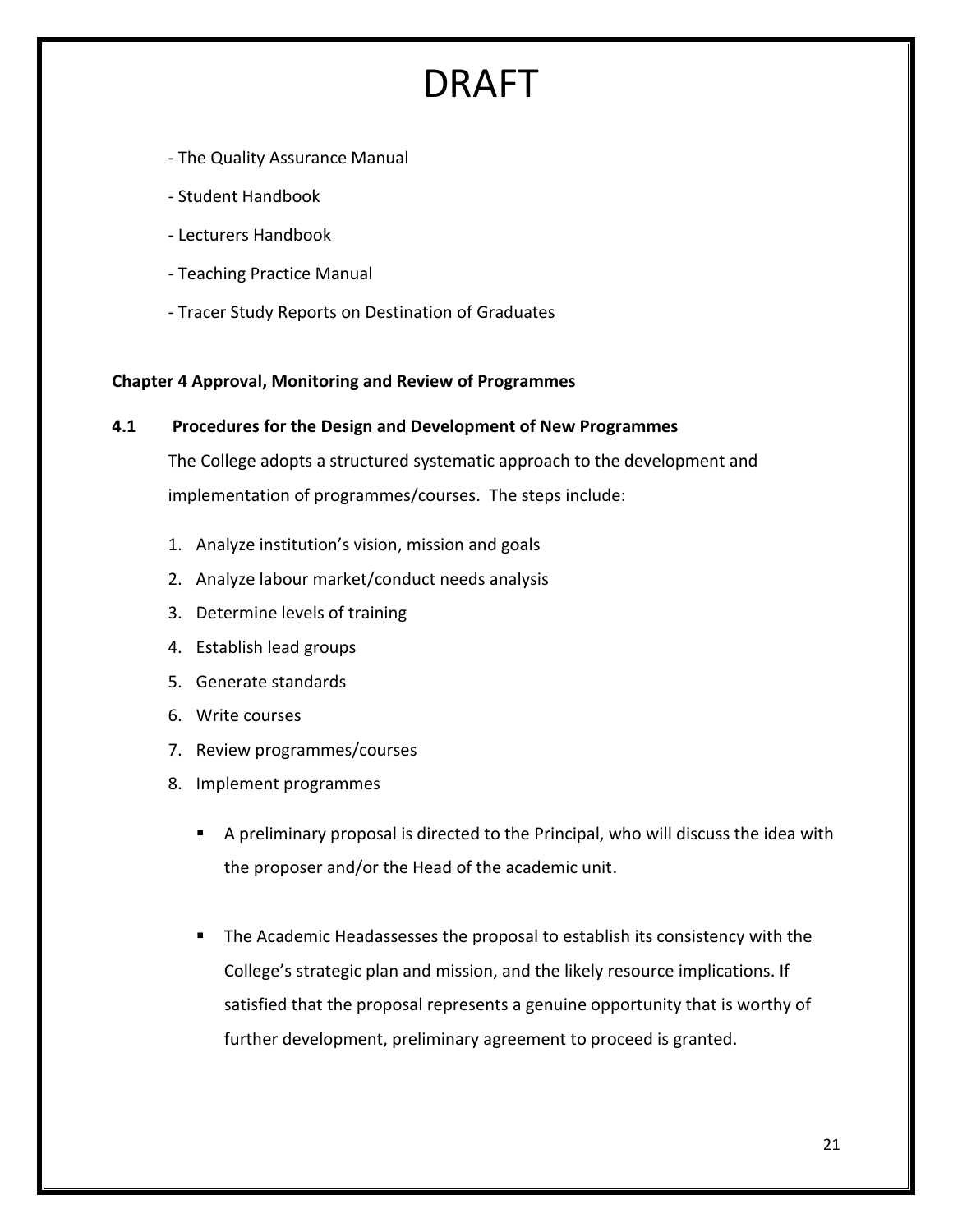- The proposer in collaboration with the relevant Academic Head then develops a detailed programme proposal, which would address (at a minimum) the following key areas
	- Rationale for developing the programme
	- Alignment of the programme proposal with the College' s Strategic Plan and mission
	- Relationship of the proposed programme to the existing programmes within the College
	- Market demand and a profile of the proposed target market
	- Programme level, potential course content, including module titles a and outline content
	- Resource implications facilities, equipment, etc.
	- Lecturing expertise required
	- Proposed assessment methodologies.
	- Proposed timeframe for development

This detailed proposal is submitted to the Academic Board for consideration. In addition to considering all of the above areas, the Academic Board evaluation process specifically considers:

- the programme alignment with the College's objectives and strategic plan
- the evidence of market demand, the expected course fees and the ability of the target market to pay
- academic expertise and leadership required (if not currently available within the College, where it might be sourced)
- potential and desirable collaborations with employers, (where relevant) and/or professional bodies
- the implications for quality assurance and how these can be addressed
- The Academic Board provides a report on the outcomes of its evaluation. Where approval is withheld, reasons and/or recommendations will be provided. Where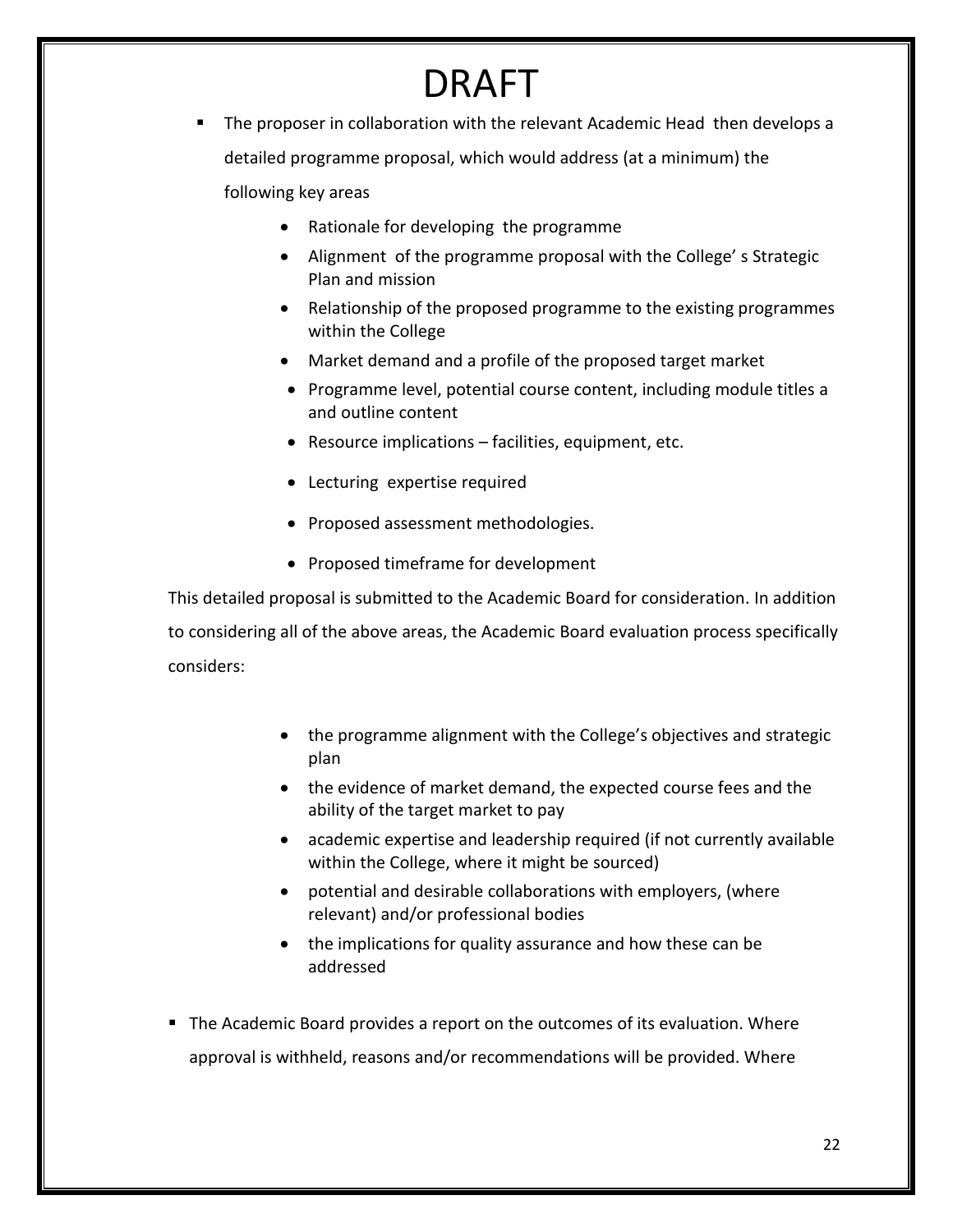approval is granted, the relevant Academic person is tasked with initiating and managing the programme development process.

The Academic Head commences the process of assembling a team of course authors and tutors, identifying external expertise where necessary. To support the development process, the Head of Academic Board identifies a programme development team and may appoint external expert(s) to provide guidance and direction at critical stages in a programme's development.

The role of the programme development team is to manage the creation of a relevant, highquality curriculum (on the basis of independent research and consultation with appropriate academic, professional and/or industry experts and bodies) and to identify suitably experienced and qualified staff for the programme.

- The Chairperson of the programme development team is responsible for updating the Academic Board on the group's activities. He/She is also responsible for ensuring that minutes of all meetings are maintained and available for review by any relevant group or staff member.
- The Head of Academics is tasked with compiling the programme validation documentation, in collaboration with the Quality Assurance Officer, based on the General Programme Validation Template. Particular attention must be given to the development of the programme assessment strategy, and its application to the programme. In addition, the validation document must reflect the appropriate awards standards.
- Development of a programme to be offered using blended learning technologies should specifically address the quality of:
	- The student and learning experience, including induction and assessment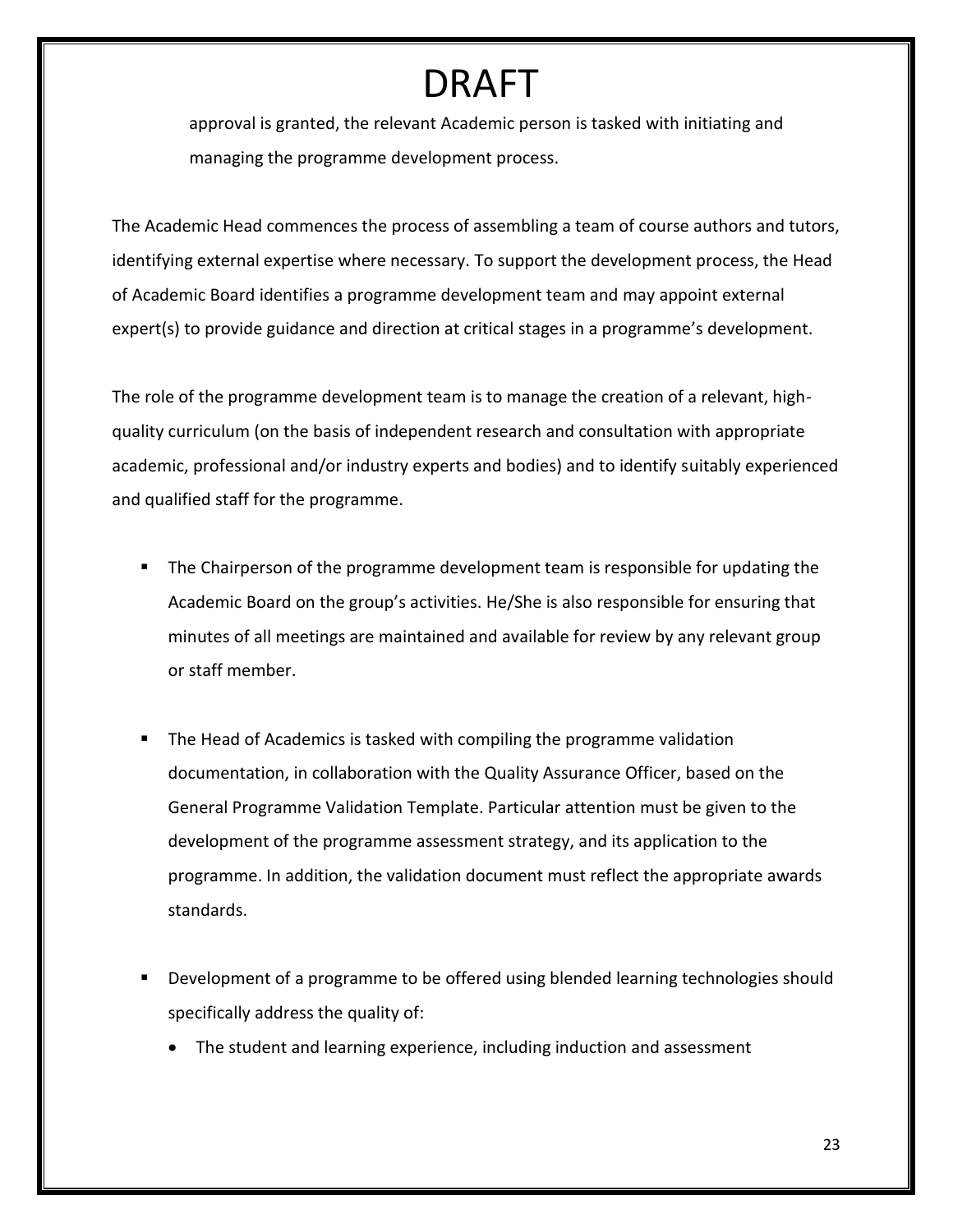- The delivery, management and resourcing of each element of the programme, identifying specifically the blended learning technologies ( if any) being applied for each module and/or stage
- For all programmes, the learning outcomes of the programmes and its constituent modules must be clearly articulated with a demonstrable alignment of assessment criteria with the intended learning outcomes. The Head of Academics submits the validation document to Academic Board for final approval.
- Academic Board considers the final document against the same criteria as outlined above, notably the precise implications for physical and human resources, as well as existing support facilities. If approved, the programme documentation is submitted to Head of Academic for implementation.

|                           | <b>Stakeholder</b><br>Involved | <b>Frequency</b>        | <b>Element Evaluated</b>                                                                                                          |
|---------------------------|--------------------------------|-------------------------|-----------------------------------------------------------------------------------------------------------------------------------|
| <b>Student Evaluation</b> | <b>Students</b>                | Completion of<br>Course | <b>Course Content</b><br>Course Delivery<br>Assessment<br>Facilities & Learning<br>Environment<br>Feedback on student<br>progress |
| Lecturer Evaluation       | Lecturers                      | Completion of<br>Course | <b>Course Content</b><br>Course Delivery<br>Assessment<br>Lecturer Resources &<br>Support                                         |
| Programme Heads           | Programme<br>Coordinators      | Once per semester       | <b>Physical Materials</b>                                                                                                         |

#### **4.2 Procedures for the Ongoing Monitoring of Programmes**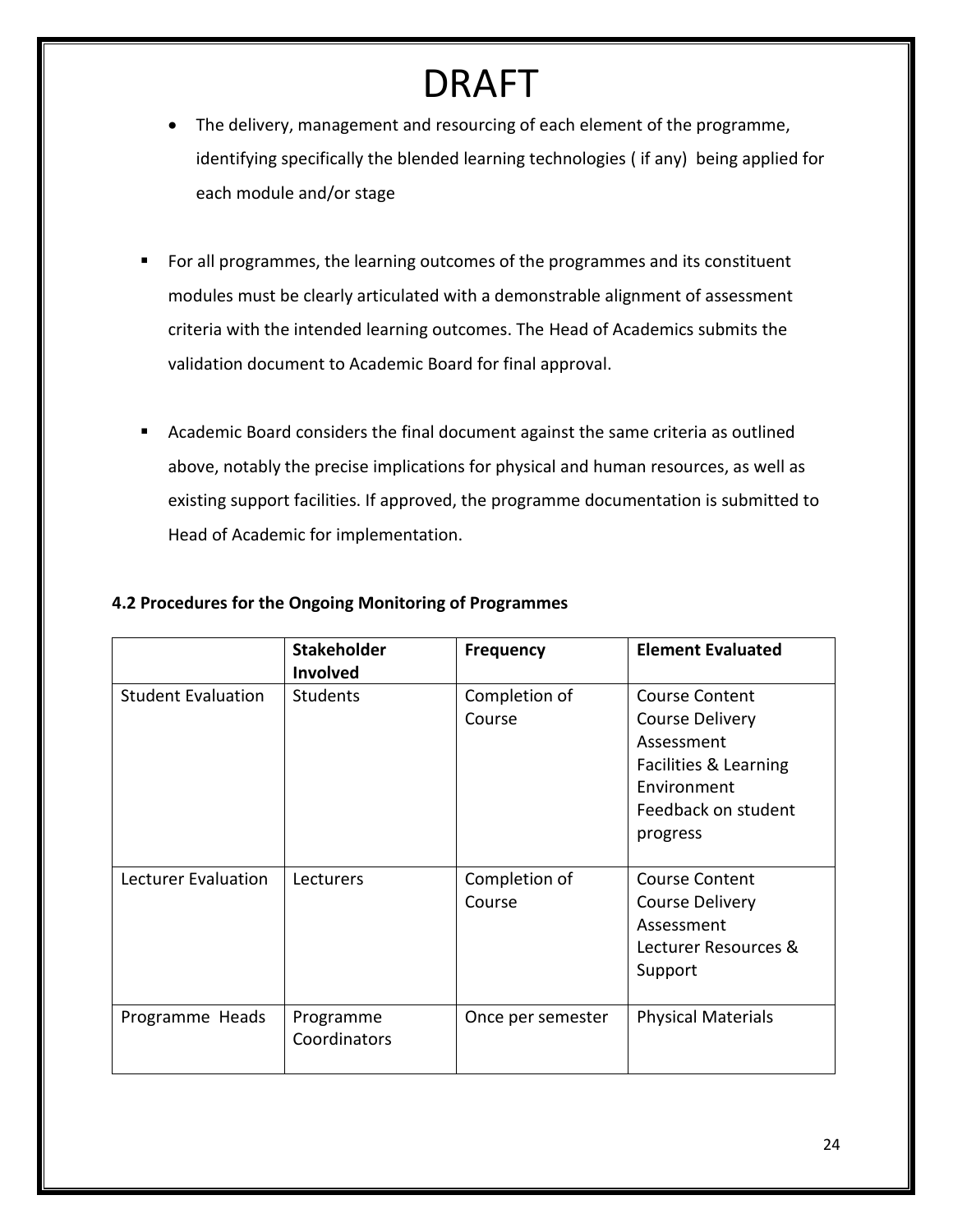#### **Chapter 5 Assessment of Students**

#### **5.1 Assessment Principles & Practice**

The principles that underpin the assessment of students are derived from *Assessment Standards stipulated by the University of the West Indies and the University Council of Jamaica.*

Assessment strategies that complement the procedures governing the management and practice of assessment contained in this Quality Assurance Manual, are documented for each programme offered by the College. The documented programme assessment strategy for each programme:

- aims to ensure that the programme employs an appropriate balance of formative and summative assessment

- ensures that assessment methodologies are clearly linked to module and programme learning outcomes,

- provides a rationale for the choice of assessment tasks, criteria and procedures and identifies how fairness and consistency can be achieved across the range of tasks; in particular, it describes how the validity, reliability and authenticity of the assessment tasks and procedures can be assured

- matches the programme's assessment instruments to the requirements of the institutional grading system

- ensures that the programme's continuous assessment workload is planned and distributed in an appropriately balanced fashion

- describes special regulations that may apply to the programme e.g., promotion eligibility.

Other principles of assessment that underpin the management and practice of assessment at the G. C. Foster College are: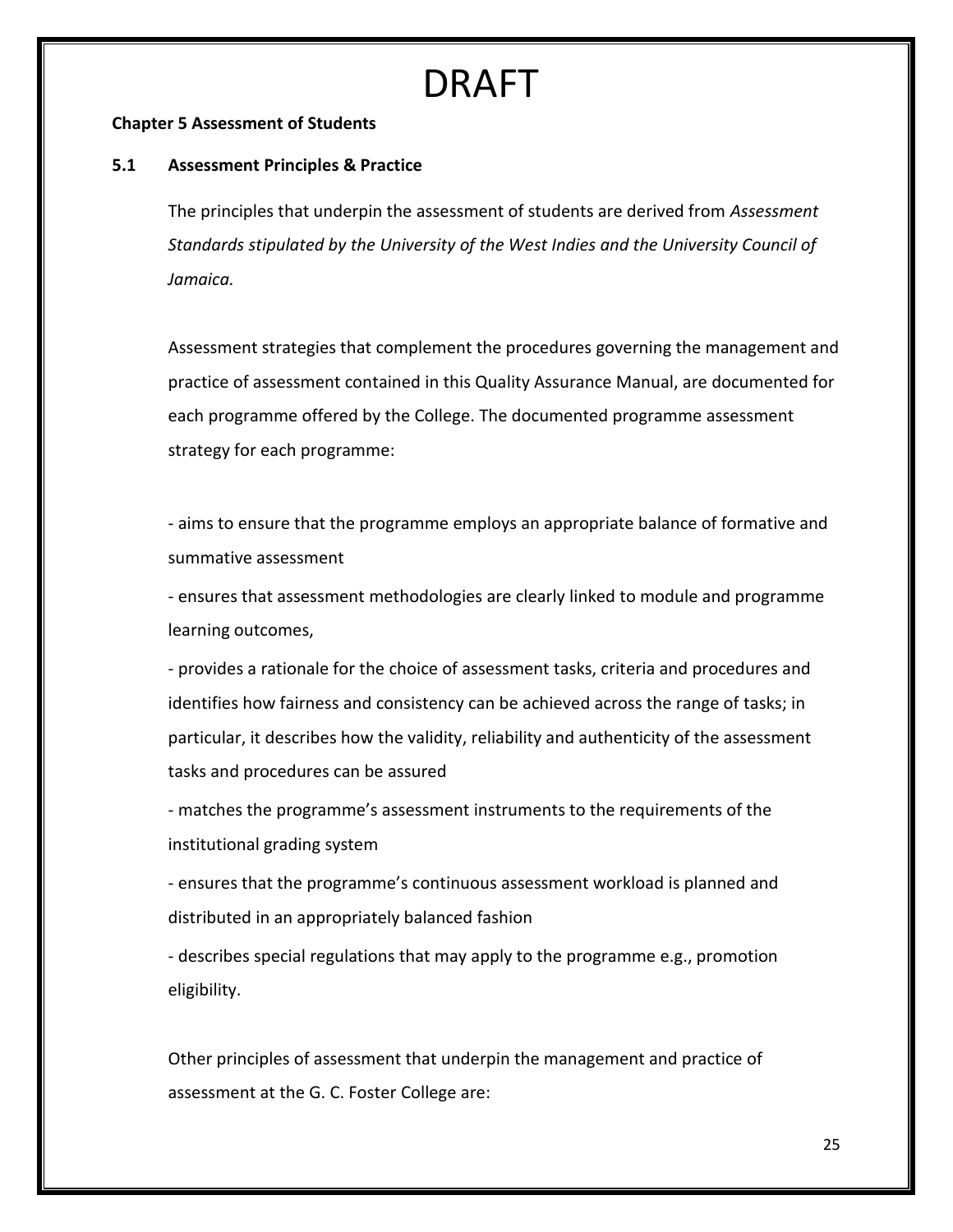- Students receive feedback on their performance which is timely and clearly related to the assessment criteria and learning communicated in the Student Handbook. Feedback is formulated and delivered in such a way as to enable students to improve their performance in future assessment tasks.

- Assessment is consistent between different examiners, and evidence of reviewing and assuring this consistency should be maintained.

- A modular system is in place to facilitate students who wish to study at their own pace by studying component modules in a structured and planned way.

- Assessment strategies are reviewed regularly and form part of the annual review by the relevant Programme Heads. Changes to same are formally approved and documented by the Quality Assurance Officer following approval and recommendation by the Academic Board.

- The distribution of assessment over the course of the academic year is planned so as to avoid a convergence of assessment or over-assessment /double-assessment across modules.

- Marking schemes are described and documented for each assessment in advance and be consistently applied by examiners and internal moderators

- To ensure that assessment and grading is fair and consistent, each module is marked initially by the module lecturer and then sample second-marked by a member of the Internal Moderation Committee or its appointee. Where there is a discrepancy between the first and second marker, the Academic Head (who chairs the Internal Moderation Committee) for that programme makes the final decision, subject to the approval of the Academic Board.

- Acts of plagiarism and collusion are actively discouraged by lecturers and examiners, and means of detecting same incorporated into submission and marking procedures. All lecturers and markers are made aware of the procedures to be applied when an incident of academic impropriety is suspected.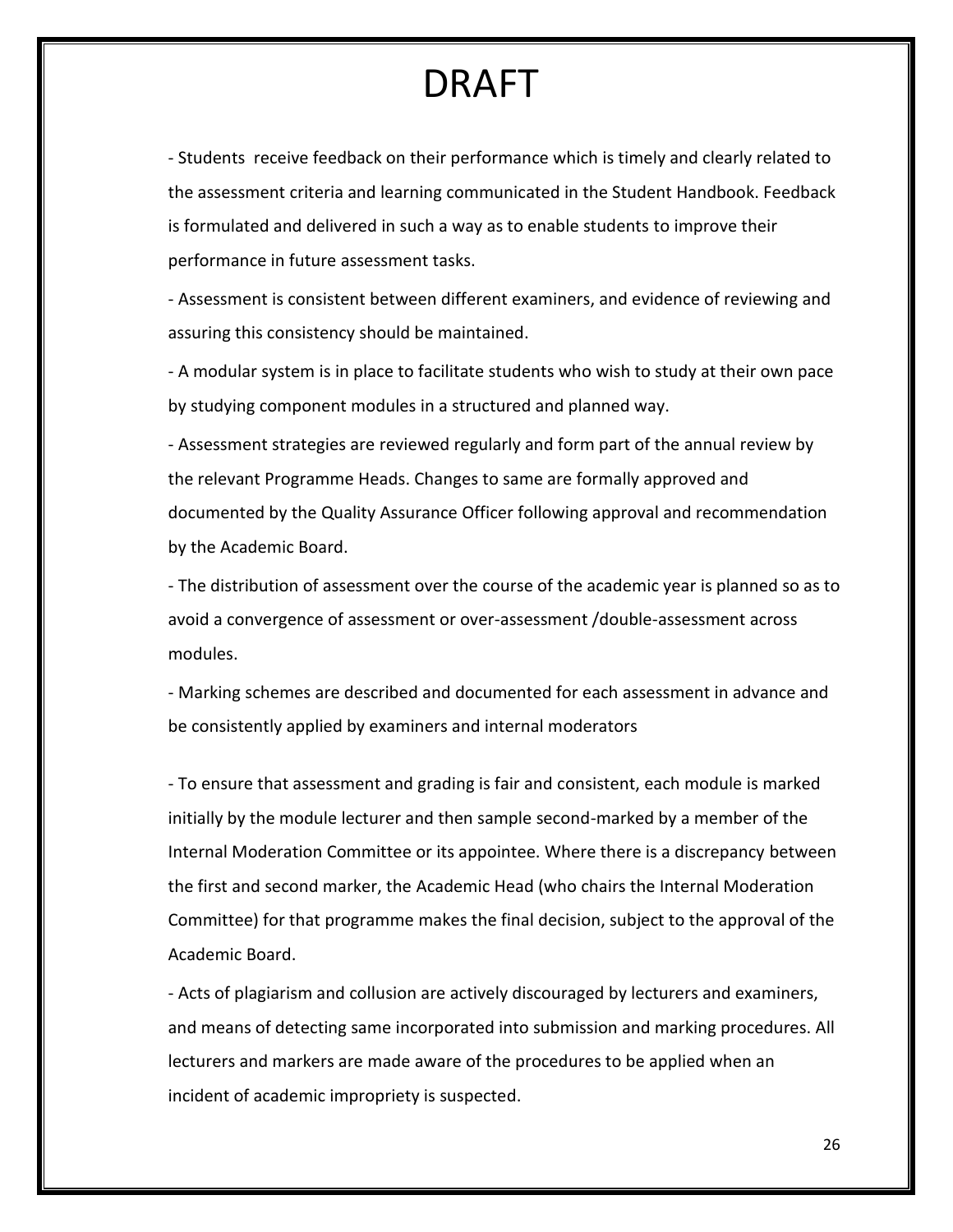- Confidentiality is a key principle underpinning the development of assessment tools and marking schemes and this is actively communicated to all faculty. Breaches of confidentiality around assessment are subject to the Disciplinary Procedure contained in the Faculty Manual.

- Assessment materials are held securely before and after the assessment takes place so as to protect the integrity of the assessment process.

#### **5.2 Provision of Information on Assessment to Students**

The Student Handbook contains information on policies, procedures and regulations pertaining to assessment. Each student is apprised of the contents of the Handbook upon induction in first year, and this is accessible on the College portal and made available for download. The Student Handbook is reviewed and updated annually.

For each course students receive a course outline which contains the specific information notably module descriptors, learning outcomes, associated assessment strategies, booklists, and assignments.

#### **5.3 Assuring the Quality of Assessment**

The key individuals and units that support the management and practice of assessment at the College are: the Head of Academic, Administration & Student Services, Programme Coordinators lecturer/internal examiner, Quality Assurance Committee, and the Academic Board.

The administration and co-ordination of the assessment process is delegated to the Head of Academics, reporting to the Principal. All associated documentation, scheduling and minuting of meetings, provision and distribution of information to examiners and moderators, the provision of information of students and other similar activities are the responsibility of this individual. This process and associated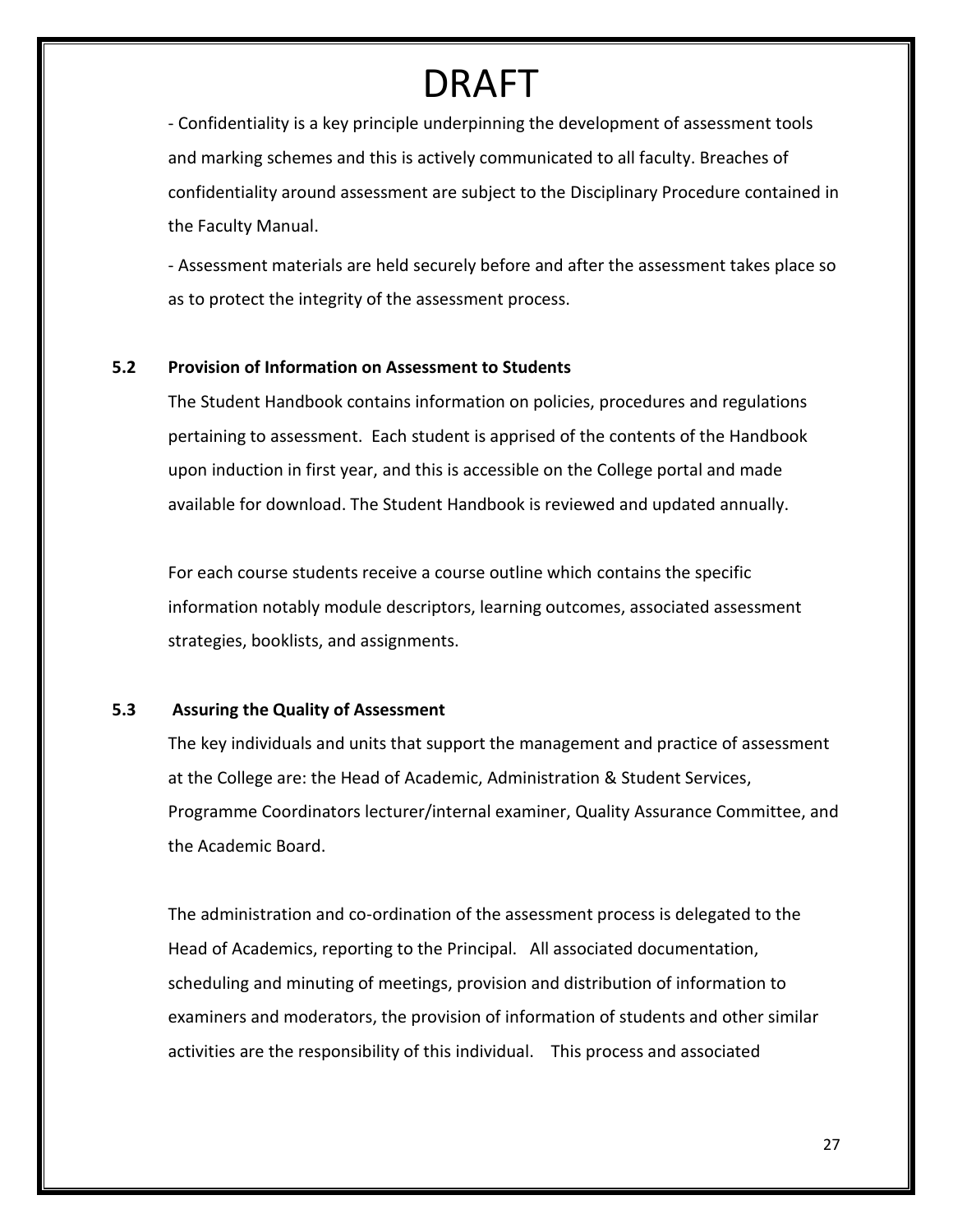procedures are overseen and reviewed by the Quality Assurance Officer, while overall accountability for quality of the assessment process lies with the Principal.

#### *5.3.1 Head of Academics*

The following comprises a list of the major roles and responsibilities of the Head of Academics:

- Developing timetables for assessment and examination timetables

- Ensuring that all internal examiners are appraised of their responsibilities and confidentiality requirements, including assessment deadlines and deadlines for return of grades and feedback

- ensuring marking schemes/marking criteria for each assessment are documented in advance and are distributed to internal examiners

- liaise with external examiners

- provide the external examiner with all appropriate college and programme information: programme aims and objectives, programme learning outcomes, programme assessment strategies, College quality assurance procedures relating to assessment, policy documents related to assessment

- notify external examiners of the examinations schedule and calendar of meetings and events relevant to assessment

- provide examinations papers, marking schemes and solutions for proofing and comment

- provide sample scripts to the external examiner, in accordance with the sampling strategy agreed with the external examiner.

- ensure assessment briefs and examination papers are ready/printed/ distributed
- ensure security and storage of assessment related materials

#### *5.3.2 Lecturer/Internal Examiners*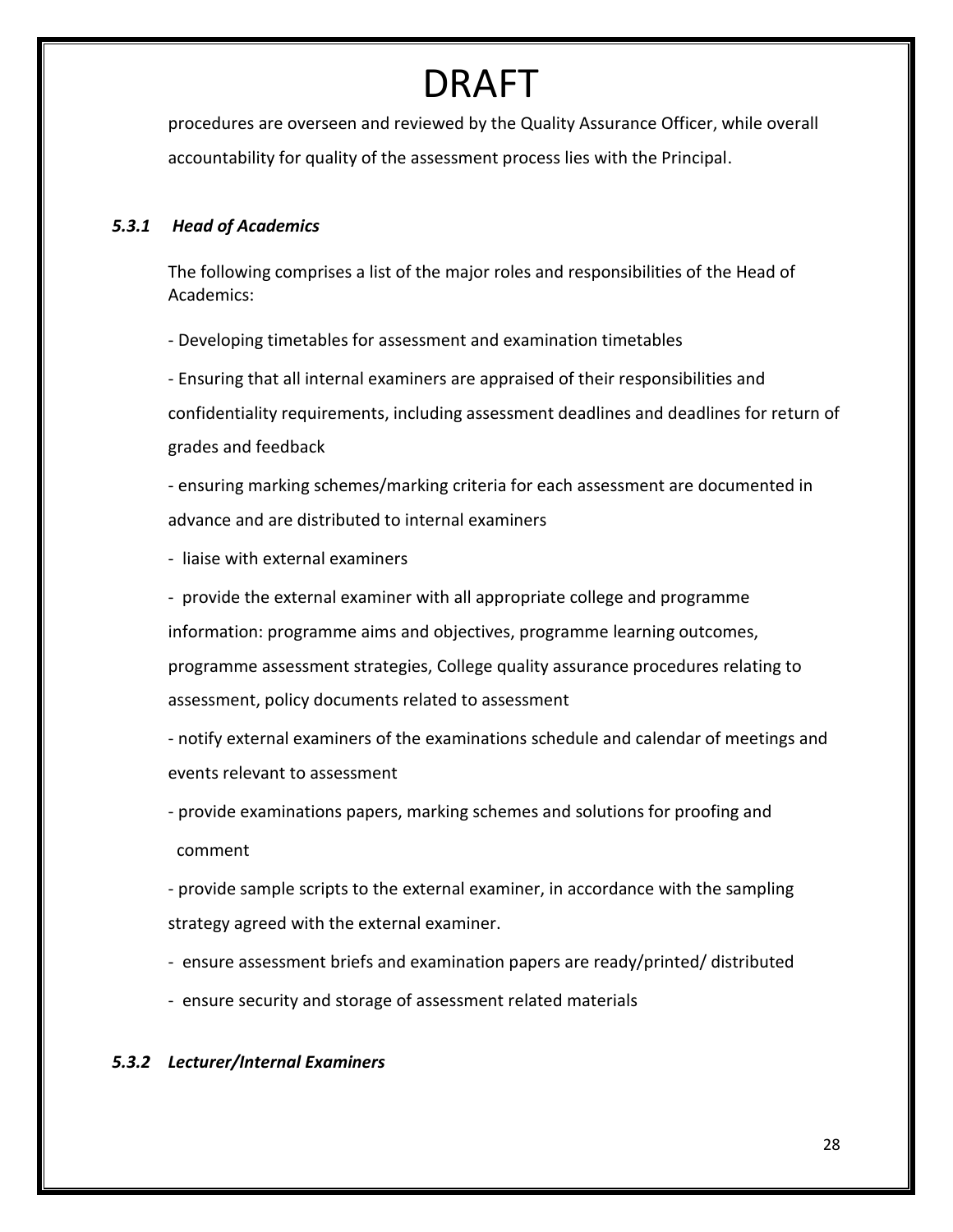The internal examiner for any given module is normally the lecturer responsible for that module. He/She is expected to:

- provide the Head of Academics with draft assessment questions and marking schemes in good time, for onward submission to the External Examiner

- take account of any suggestions and recommendations made by External Examiners

- reinforce the requirements for assessment of each module

- provide support and guidance to students as they complete assessment

- provide information on the marking criteria to be applied

- provide information to students on the structure and layout of examination papers

- remind students of assessment deadlines and submission methodology

- grade student work in accordance with the agreed marking criteria and so as to examine the stated learning outcomes of the module

- draft feedback for students in line with guidelines for feedback, focusing on strengths as well as weaknesses

- take account of feedback from the internal moderation committee and engage in any review of papers and marking as deemed necessary by that group

- highlight suspected instances of plagiarism or collusion

- attend the meeting of the Board of Examiners

#### *5.3.3 Internal Moderation Committee*

The Internal Moderation Committee is chaired by the Academic VP or a designated Programme Coordinator, is and is convened at the end of each semester once marking of terminal examinations and assessments is complete. Its membership comprises the relevant Programme Coordinators, the Quality Assurance Officer and the Head of Administration (Student Services falls under the direction of the Head of Administration). The group is responsible for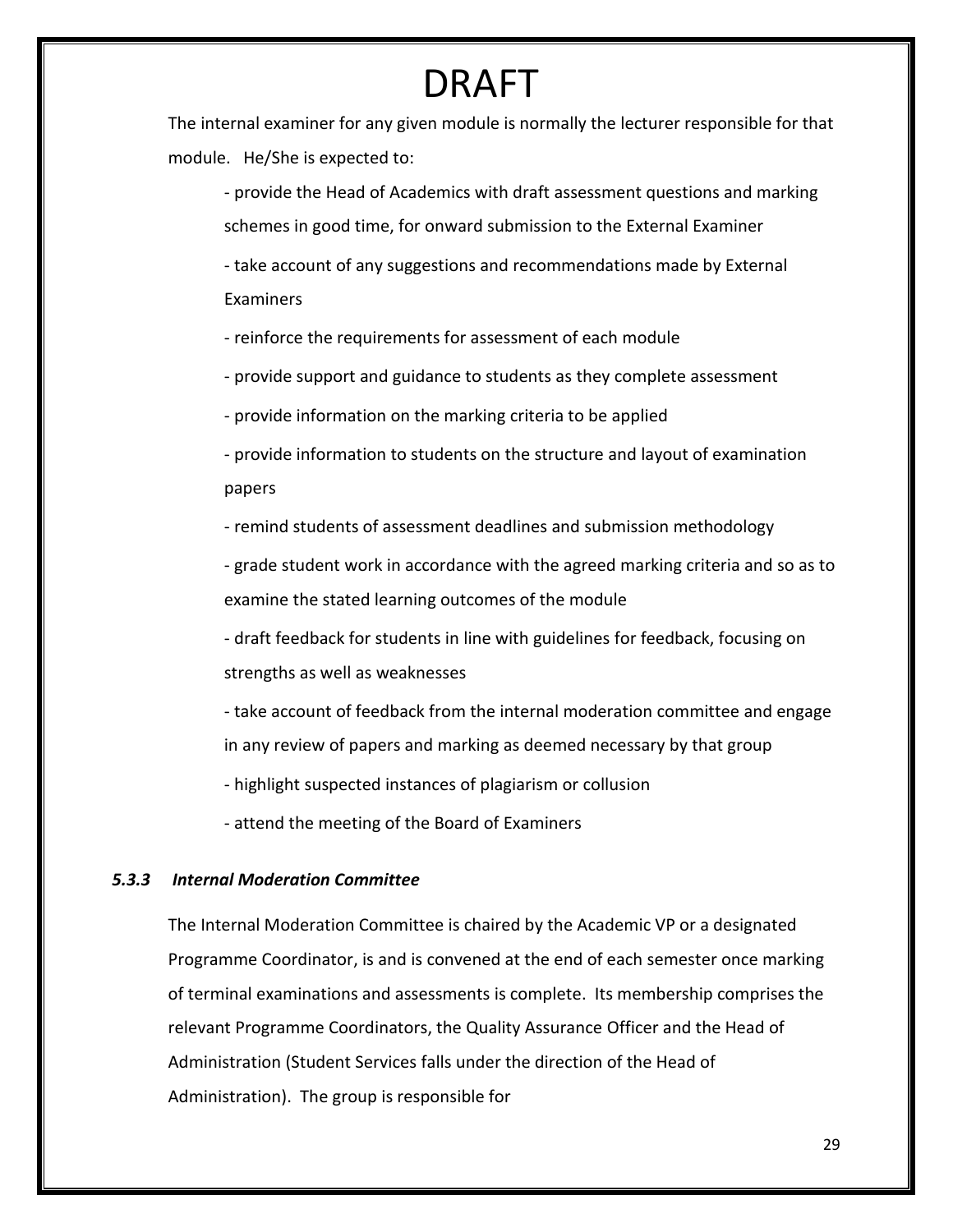- assessing the reliability and validity of the assessment process

- ensuring consistency of marking between internal examiners

The Committee meets before the Vetting Session and its findings are formally reported at the Board of Examiners. The Group is responsible for sample second marking the scripts for each programme. Normally, 20% of scripts at a minimum should be reviewed with respect to establishing if the scripts were marked in a way that is consistent with the marking scheme and the programme level. Where a significant discrepancy exists between the first and second marker, the Head of Academics enters into discussions with the two examiners to reach an agreement on the appropriate marking level. Where agreement is not reached, the decision of the Academic Head is final.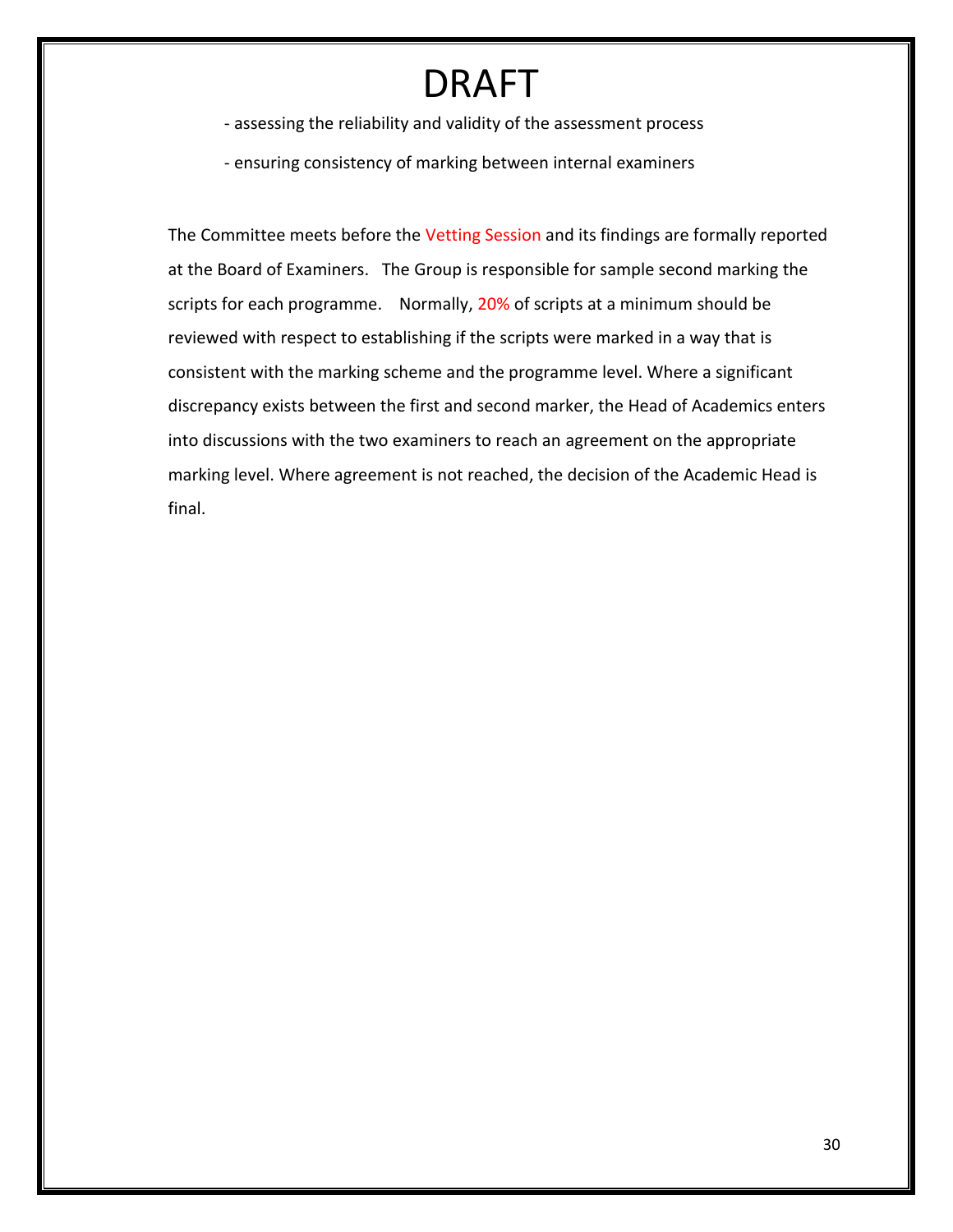#### *5.3.4 External Examiners*

For the purposes of quality assuring assessment, external examiners are responsible for ensuring that the appropriate standards are applied with regard to the standard of assessment and consequent results are of a comparable standard to other similar institutions. In particular, the External Examiner is expected to:

- acknowledge receipt of examination and assessment material and to take steps to ensure the confidentiality of all material while in his/her possession

- communicate all sensitive information relating to assessment via registered mail or other secure means of delivery

- examine and approve drafts of all key examination papers, continuous assessment tasks, marking schemes and solutions; to make suggestions and amendments as they deem appropriate

- review a representative sample of examination material submitted by candidates, on the basis of a sampling strategy agreed with the College representatives, that will allow him/her judge the appropriateness of the marking at all levels

- assess in particular the marking associated with borderline cases, to discuss same with the appropriate College representative, and arrive a decision on grades for those students

- amend assessment marks as he/she deems appropriate

- visit the College at least once in the academic year to review student assessment work

- attend appropriate meetings of the College to further review scripts and documentation provided as evidence of the assessment process.

- complete an External Examiner Report in accordance with the College template and submit to the College on an annual basis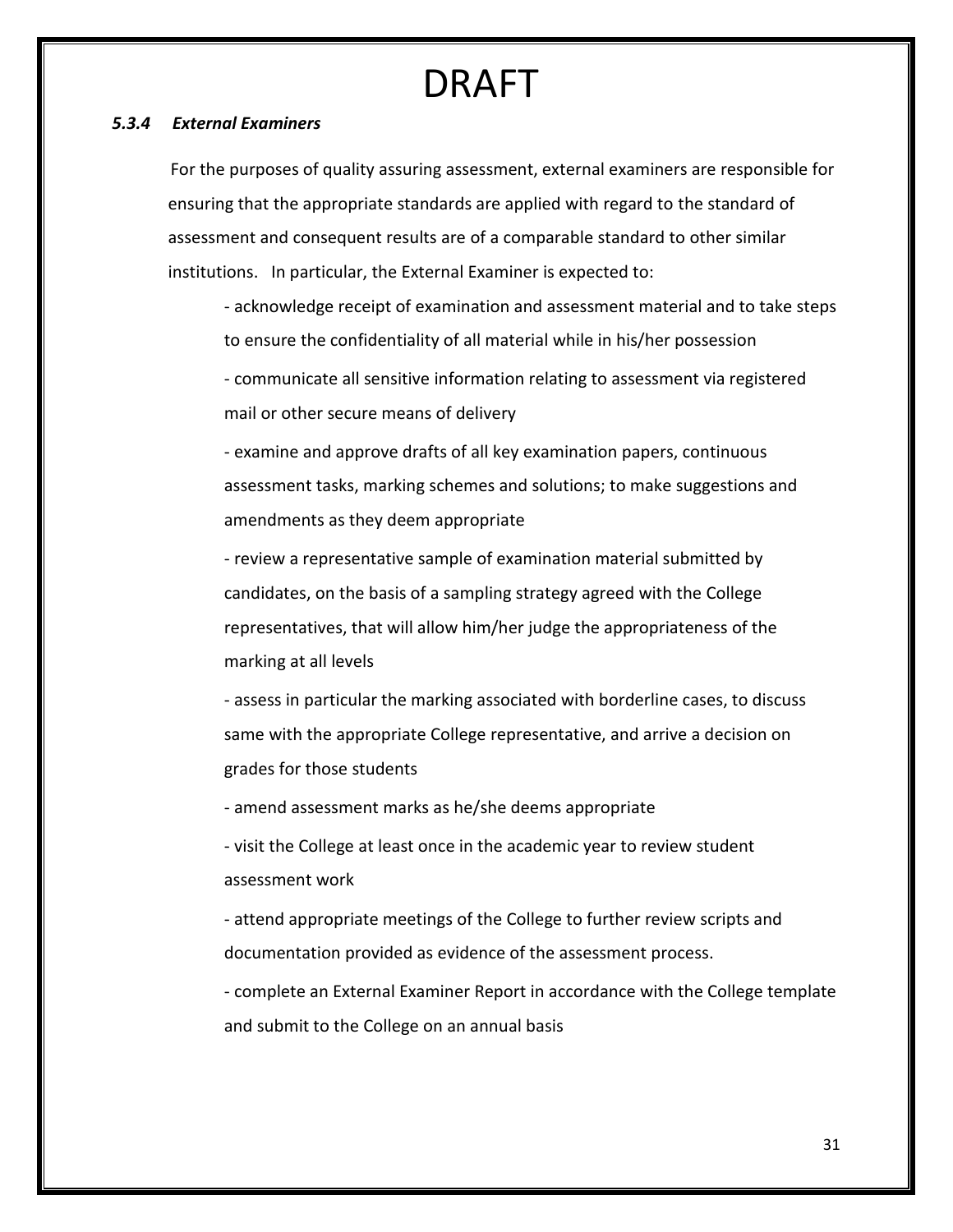#### *5.3.4.1 Appointment of External Examiner (s)*

External examiners are appointed with a view to providing independent assessment of assessment adequacy in light of national and international norms. The External Examiner is a recognized independent expert in the broad field of learning and community of practice, whose qualifications and/or experience attest to his/her ability to fulfil the duties of the role outlined above. Any member of faculty may nominate an individual to the position of External Examiner. Such nominations are brought to the attention of the Head of Academics who will present same to the Academic Board for approval.

The Academic Board will ensure consideration of the need to ensure independence and transparency when appointing and external examination. Once approval is granted, the Head of Academics makes initial contact with the nominee to discuss the proposed appointment and establish his/her availability for same. Once verbal agreement on the appointment and the nature of the roles and responsibilities is achieved, the details are formally confirmed in a letter from the Head of Academic to the external examiner.

#### *5.3.4.2 Support of the External Examiner(s)*

The Head of Academic is the person primarily responsible for the support of external examiners. Where queries relate to the academic content of a programme, this person will liaise between the relevant lecturer, programme coordinators and/or Examination Coordinator, facilitating communication and transfer of assessment materials between both parties. Once appointed, the Head of Academic will provide all relevant information to the External Examiner, including:

- Information on the College, including relevant contact details
- Programme aims and objectives
- Programme learning outcomes
- Programme assessment strategies
- Quality Assurance procedures relating to assessment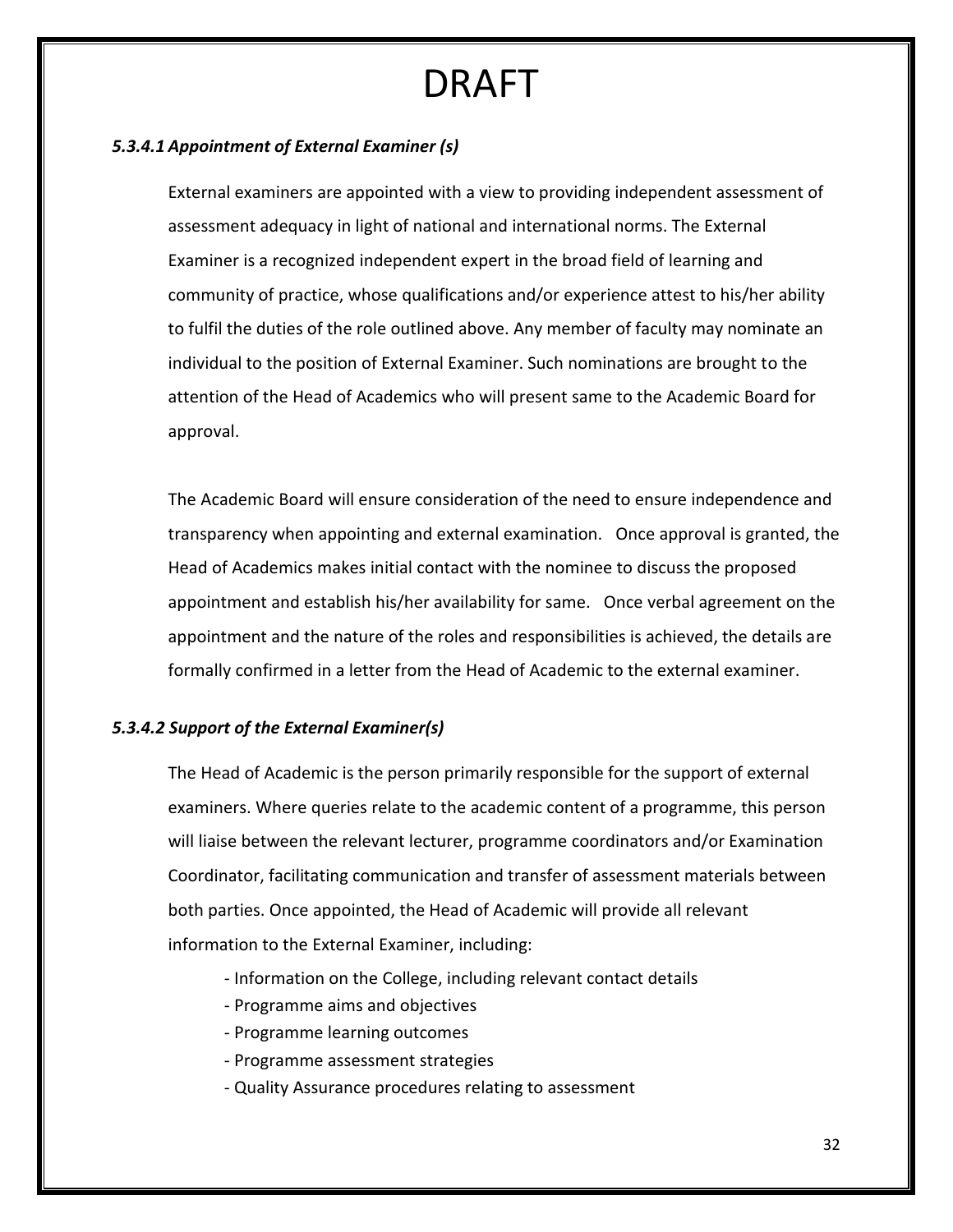- Sample assessment briefs and marking schemes
- External examiner's report guidelines and template.

In addition to the above, the Head of Academics is expected to:

-Record the opinions of the External examiners on cases of disagreement between internal and external examiners

- Review statistics and trends regarding assessment results of programmes under consideration,

- Recommend improvements in process that would enhance the quality of the assessment process.

All communication between the College and the External Examiner is channeled through the Head of Academic, and should take place through secure means of delivery. The External Examiner is required to acknowledge receipt of all assessment material from the College.

#### **5.4 Assessment Procedures & Regulations**

#### *5.4.1 Responsibilities of students in respect of assessment*

Once students have been provided with information as outlined in Section 5.2, it is the responsibility of the individual student to:

- ensure all examination and programme fees are paid in advance of examination session
- confirm the final examination timetable on the Notice Board before the first examination as there may be amendments to the provisional schedule
- be familiar with all information relevant to assessments and examinations
- be aware of the date, time and of examinations relevant to him/her

- be present in the examination room 15 minutes prior to examination commencement

- obey examination and assessment regulations
- submit all examinable material by the appointed deadline
- in cases of sudden incidents e.g. bereavement, advise the Student Affairs Office of the occurrence that may adversely affect performance.

The responsibilities of students in respect of assessment are contained in the Student Handbook and are also available on the College's website.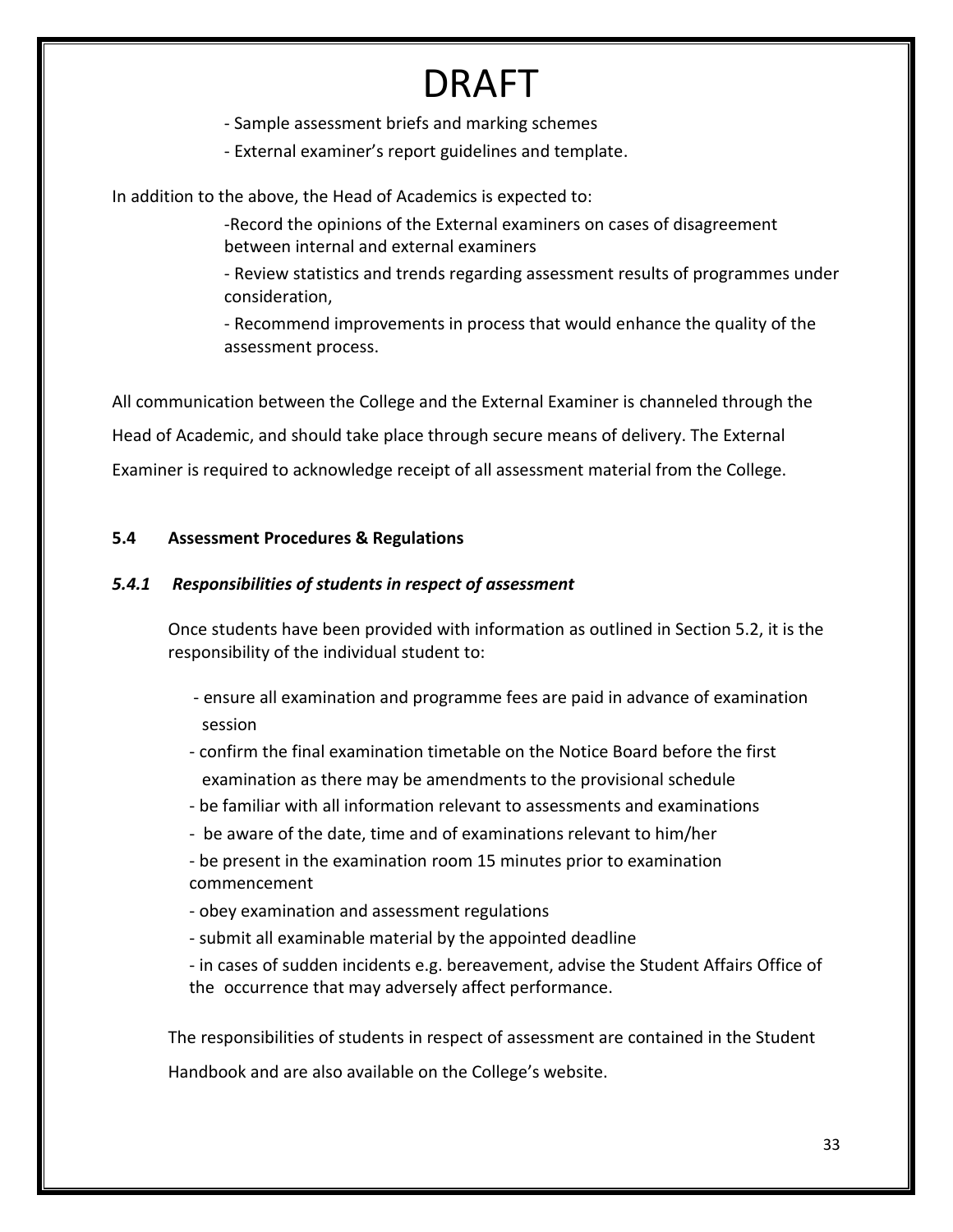#### *5.4.2 Exemptions and Recognition of Prior Learning*

G.C. Foster College offers exemption for courses to applicants who have successfully completed comparable accredited learning in another higher education institute. To be considered eligible for exemption, a candidate must supply the Registrar with evidence of:

- the level of previous study (or equivalent)
- the specific content covered
- the grade attained

The credit value of exemptions awarded will not be greater than the credit value of the previous accredited learning. Where the exemption granted relates to a module that counts towards the overall result for an award, the student will have the option to decline the offer of exemption and carry out the normal assessment requirements of the module; the results of which will be put forward for the award.

#### *5.4.3 Late Submission*

The grade for any assignment or work not submitted by the assessment deadline will be given a reduced mark of 5 – 10%. This is left up to the discretion of the lecturer based on the lateness of the assignment.

#### *5.4.4 Plagiarism and Collusion*

According to the Institute's Examination Regulations, work which is not undertaken under formal examination conditions and which counts towards a Student's academic award must be the Student's own work and must not contain plagiarized material. Collusion is a form of plagiarism that can occur as a result of inappropriate collaboration during group work. Collusion involves working with others without permission from the relevant lecturer to produce work which is then presented as an individual's own independent work. Use of plagiarized material in such coursework is treated as a disciplinary offence.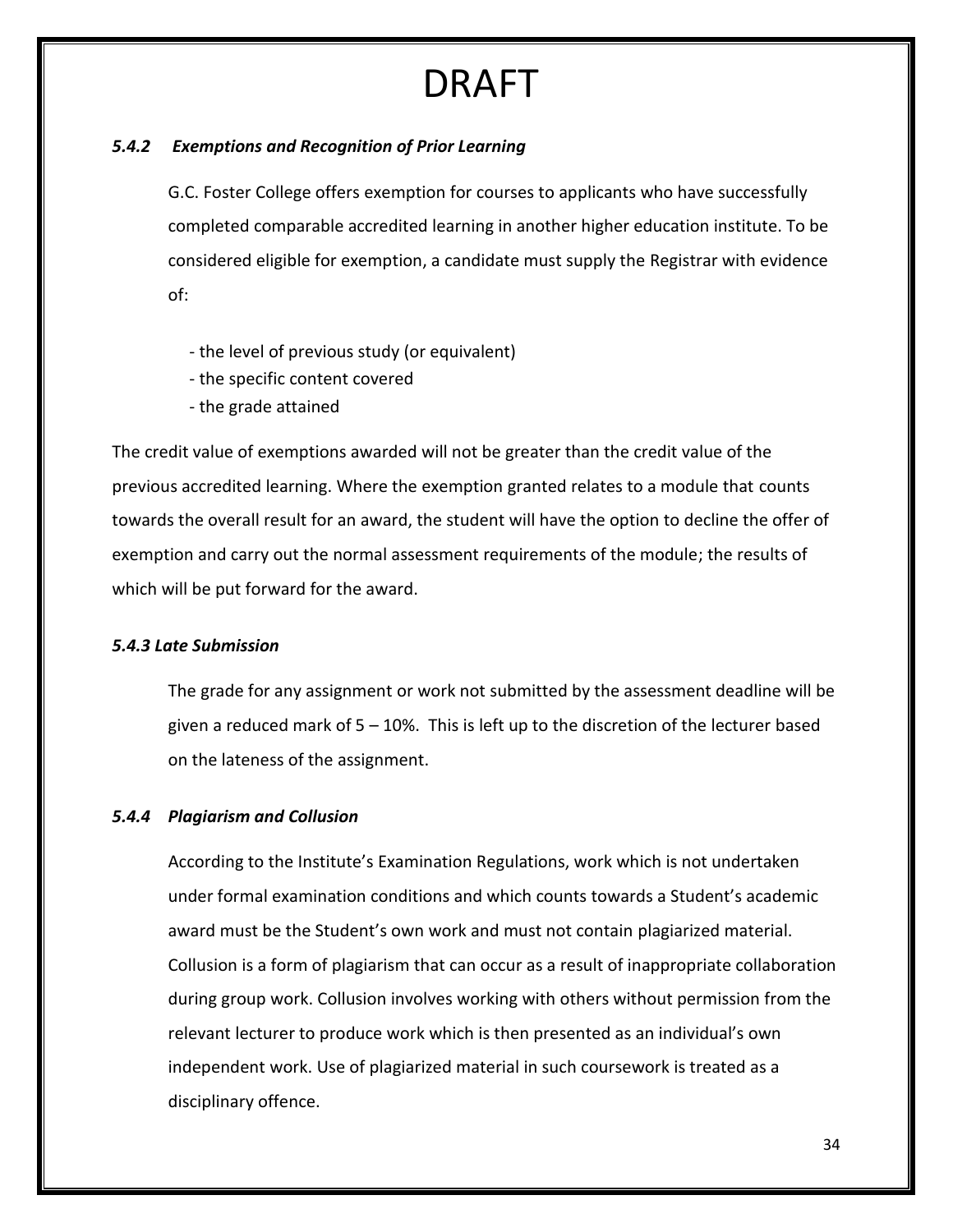Candidates may also commit a disciplinary offence by submitting coursework which has been written by someone else. Where internal examiners agree that there are grounds for suspicion then, they will make a report to the Examination Committee who will present the matter to the Academic Board for a decision.

#### *5.4.5. Procedures for Cases of Suspected Plagiarism and Collusion*

In the first instance, an initial interview with the student will be undertaken by the lecturer/assessor and the Head of Academic (or his/her nominated representative). The Student may be accompanied at the interview by a friend or advisor. During the interview the Student's work is discussed, with the aim of determining whether the allegations are founded and if so, what will be the appropriate penalty. The Head of Academics will also decide whether the offence is sufficiently to amount to a disciplinary offence under the College's Disciplinary Regulations. For proven first offences, the mark for the coursework will normally be set to zero but, in the case of plagiarism resulting from unauthorized group work rather than straight copying, an appropriately reduced mark, other than zero, may be awarded. In all cases a record is held and reported to the Academic Board.

Should the student refute the accusation of plagiarism at this point, the matter will be referred to the Course Board and be brought to the Institute's Academic Board for consideration.

For a second offence, or one involving a project, the matter is dealt with by the Examination Committee and brought to the Academic Board.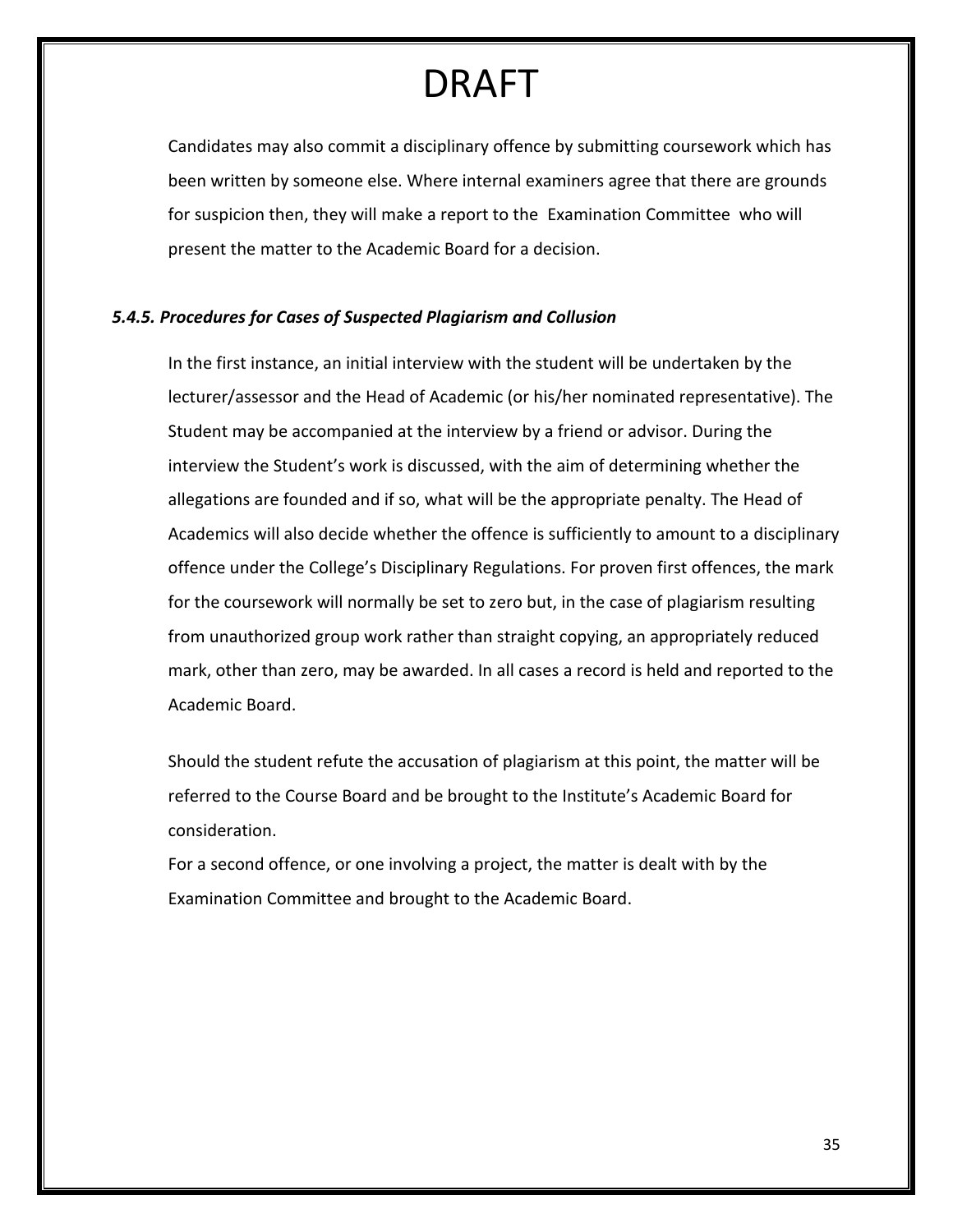#### *5.4.6 Penalties for Plagiarism and Collusion*

The Academic Board may impose any of the following penalties, or a combination of same, for collusion and plagiarism:

- a. award the Student lower marks than those which he or she would otherwise have been awarded, or award no marks, for the examination or coursework in which the Student committed the offence;
- b. award the Student lower marks than those he or she would otherwise have been awarded, or award no marks, for the unit of which the examination or coursework was part, or recommend this to the appropriate Board of Examiners;
- c. award the Student a lower class of degree or other academic award than that which he or she would otherwise have been awarded or recommend this to the appropriate Board of Examiners;
- d. exclude the Student from the award of a degree or other academic award, which may be either permanent or for a stated period and may be absolute or subject to compliance with stipulated requirements, or recommend this to the appropriate Board of Examiners.

#### *5.4.7 Examination Regulations*

Examination regulations are outlined in the Handbook of Regulations for Bachelor in Education and Student Handbook.

#### *5.4.8 Grading Schemes*

Grading Schemes are outlined in the Handbook of Regulations for Bachelor in Education and Student Handbook

#### *5.4.9 Grade Review*

Procedures for grade review are outlined in the Handbook of Regulations for Bachelor in Education and Student Handbook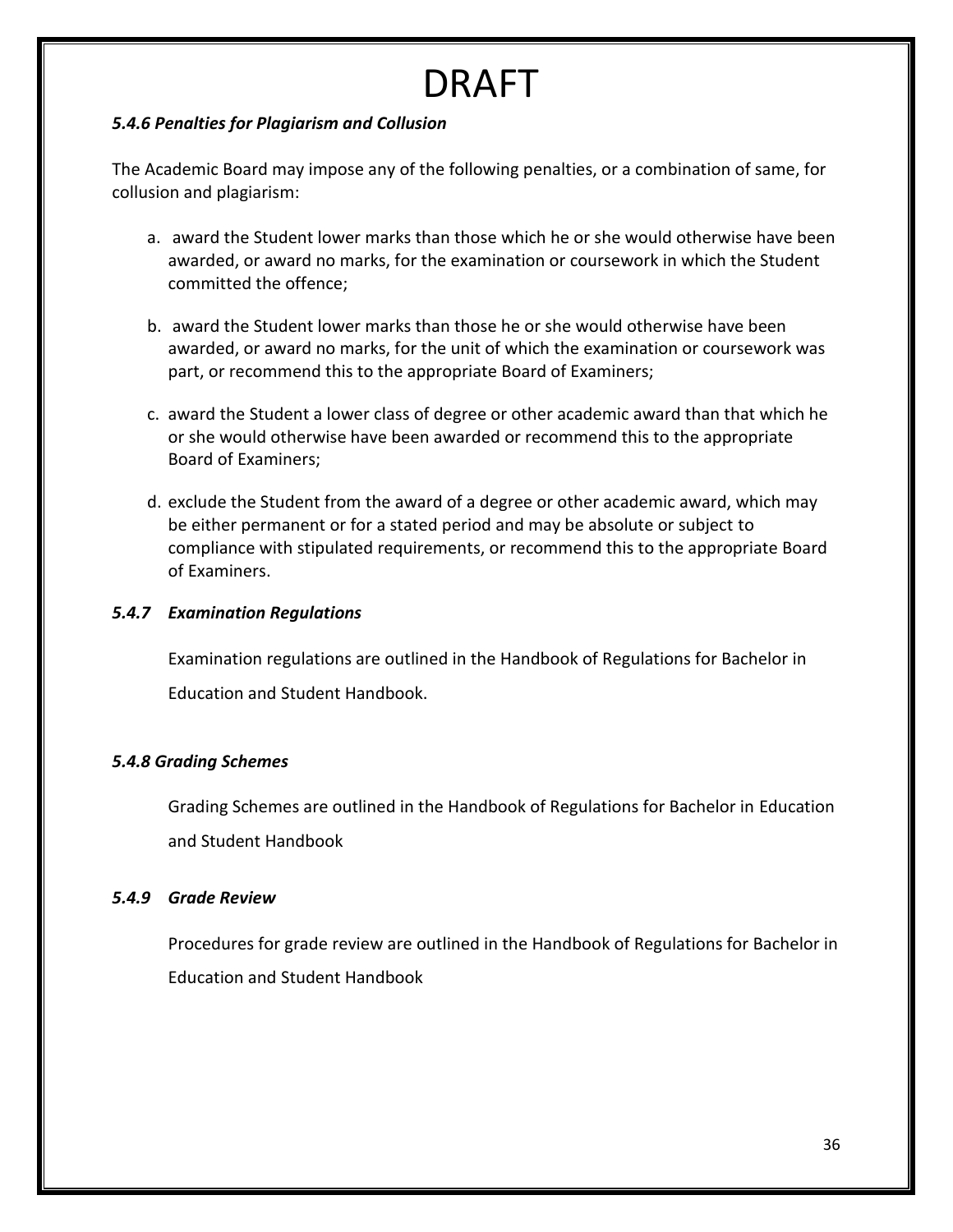#### *5.4.10 Results & Feedback*

Marks that contribute to examination results and overall grades will be disclosed to students once they have been moderated. Progress Reports are prepared each semester.

#### *5.4.11 Student appeals See JBTE Handbook and Student Handbook*

*5.4.11 Repeat Examinations See JBTE Handbook and Student Handbook*

#### *5.4.12 Deferrals See Student Handbook*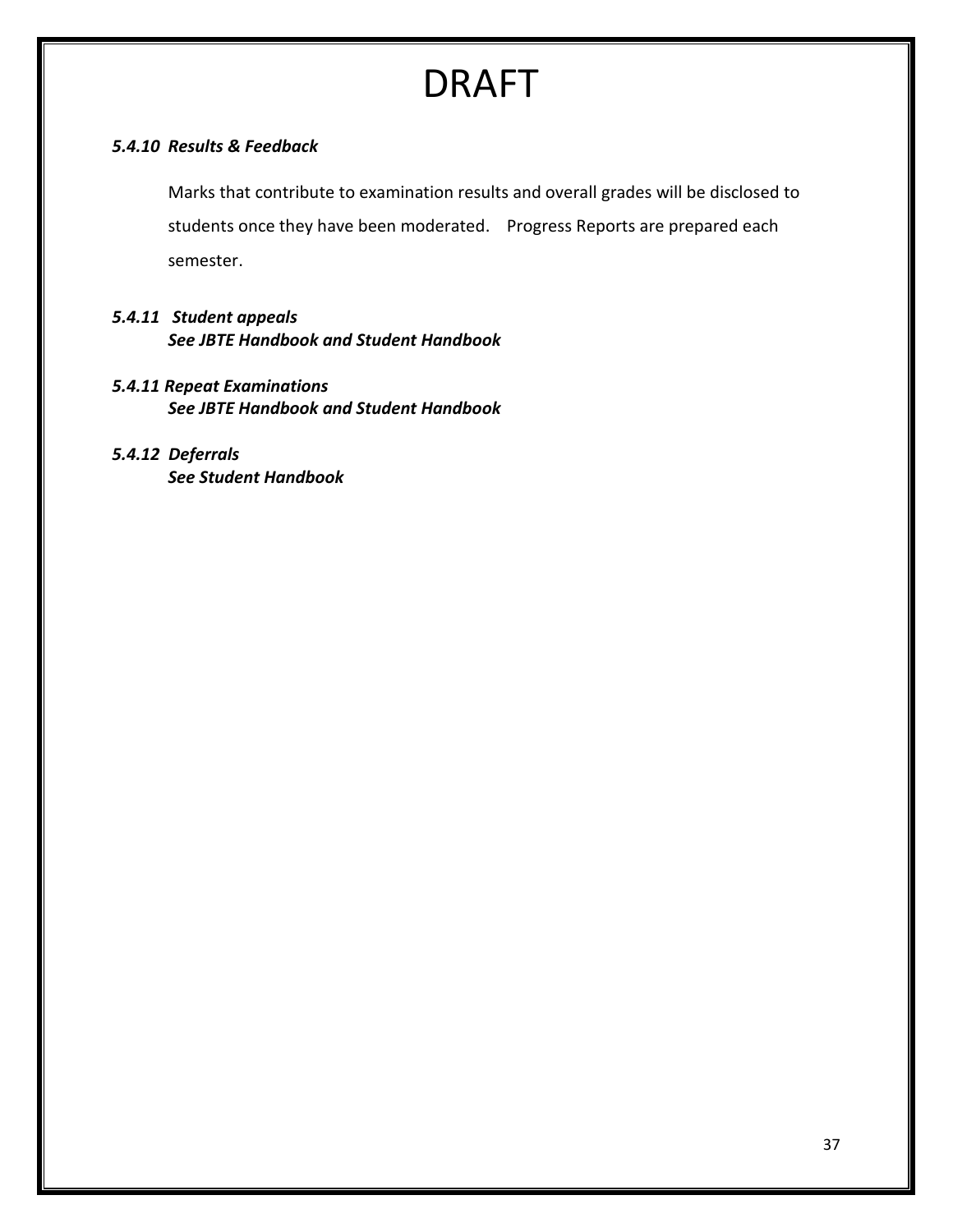#### **Chapter 6 Quality Assurance of Academic Staff**

#### 6.1 **Recruitment and Selection**

The recruitment of faculty at the G. C. Foster College of Physical Education and Sport is guided by curriculum needs. However the number of full-time faculty members is limited by the teacher/ student ratio stipulation by the Ministry of Education. That is, one lecturer for every fifteen students enrolled in full-time professional programmes. The complement of lecturers excludes the Principal, Vice Principals, Librarian, Placement Officer, Registrar and Guidance Counsellor.

The Principal, acting on behalf of the Board of Management, and in consultation with the relevant Heads of Department, places advertisements in the public media. The selection process usually involves the individual interviewing of each applicant by a panel, which includes a member of the Board, the Principal, HR and a senior member of faculty who should be from the subject are.

The basic qualifications for applicants at this level as stipulated by the Ministry of Education is a master's degree from an accredited tertiary institution,)and five years teaching experience. The applicant, therefore, must be a trained teacher as is defined by the Code of Regulations (Part III, Section 60). If an applicant meets this standard that applicant may be employed as a lecturer. Applicants holding other qualifications but with the necessary expertise may fill positions on the faculty but they are paid as Assistant lecturers. Such applicants for instance are those who have degrees but do not have teacher-training certification.

#### **6.2 Part-Time Faculty**

Part-time faculty members are those lecturers who are hired on a temporary basis and are given a limited number of contact hours per semester. Part-time lecturers are employed on the basis of special areas of need in the curriculum, particularly in the areas of minor offerings, or short courses such as Racquet Sports. The extra hours created as a result of the deployment of full-time faculty members according to positions of responsibility result in the need for part-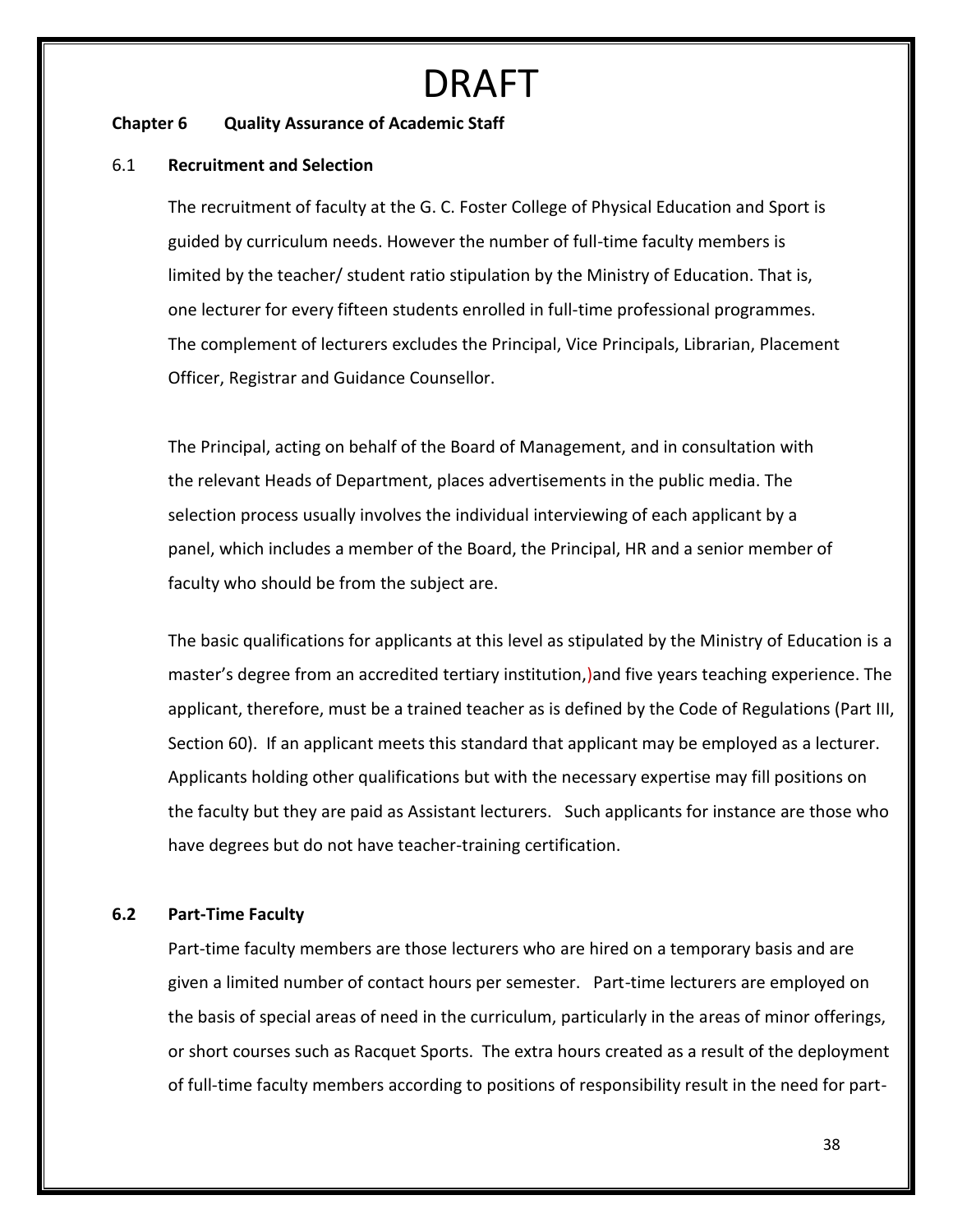time faculty members. The criteria for the employment of part-time faculty are the same as those for full-time academic staff in the academic subject areas, while high skill levels, professionalism and experience are necessary for the practical areas. The orientation, training and professional development of part-time faculty, are carried out within the departments to which they are attached.

#### 6.3 **Staff Training and Development**

The College seeks to ensure that teaching staff are given opportunities to develop and extend their skills and seeks to provide teachers with an opportunity to improve their skill where necessary.

All new staff are inducted into the College by an appropriate member of the Academic Faculty, in conjunction with the Human Resources personnel. At this point, staff are provided with information that details working practice requirements common to all staff members. Lecturers are provided with the current Lecturer Handbook, and usually meet with the Head of Academic who provides an induction to the programme (including programme and module learning outcomes, programme and module assessment strategy), the role of the lecturer, the college's quality assurance procedures associated with the delivery of programmes and assessment of students.

The College in collaboration with Teachers' Colleges of Jamaica (TCJ) organizes professional conferences and workshops. All faculty are encouraged to attend conferences and workshops that will enhance their learning and development.

Specific training for staff to support programme or institute developments are organized as needed. All staff are supported by the relevant Programme Coordinators in developing skills in assessment and teaching.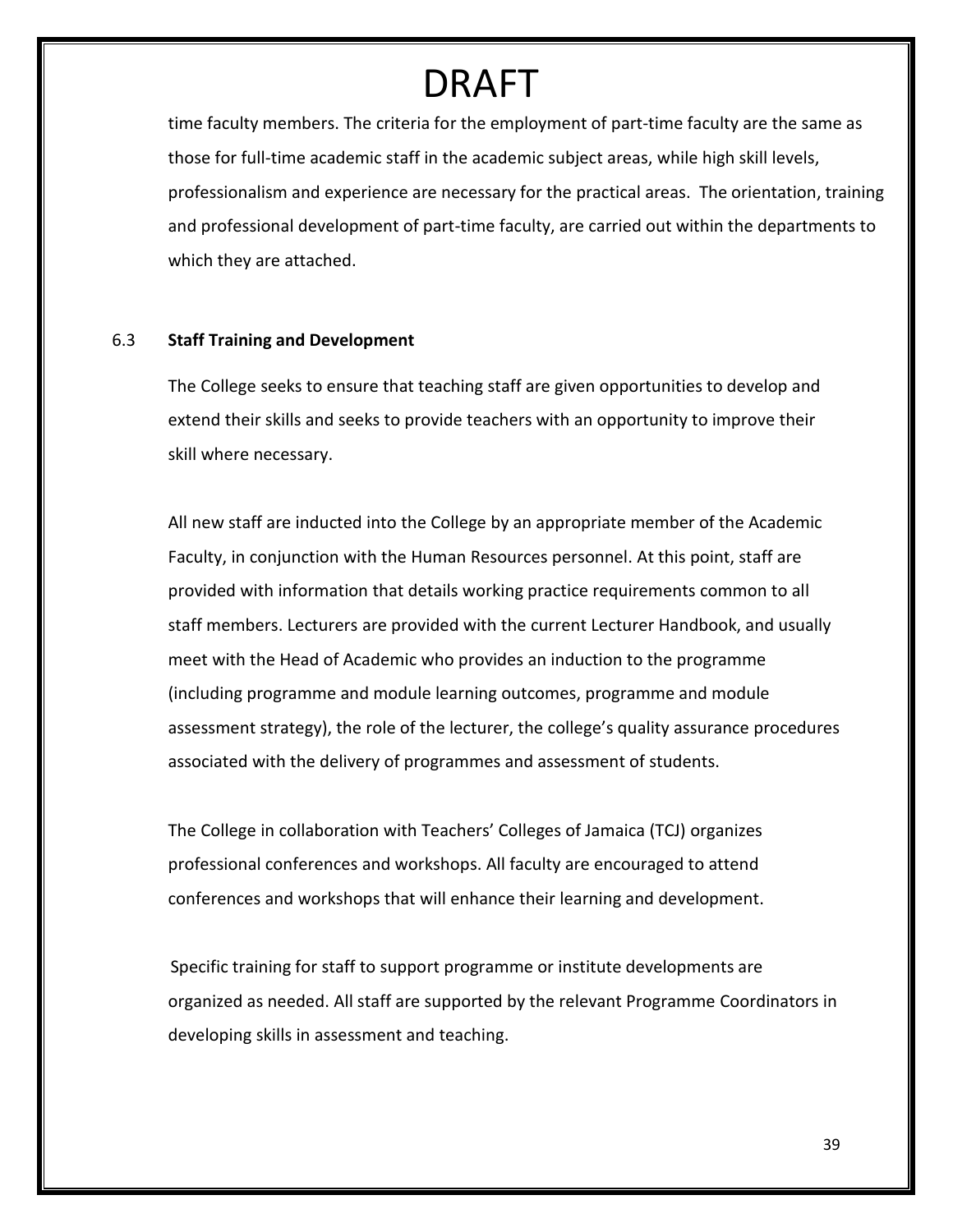#### **6.4 Performance Review**

The purpose of procedures in this area is to ensure that teaching staff receive constructive feedback on teaching performance, to allow them identify key strengths and areas for improvement, and to agree action plans around same. Performance Review is based on a number of different feedback and evaluation techniques:

- Student Course Evaluations
- Lecturer Self Review
- Feedback from Programme Coordinators

Based on the composite feedback and evaluation from these sources, a Performance Review Report is collated and given to the relevant lecturer. A performance review discussion takes place once the lecturer has had an opportunity to review the evaluation. The review discussion can take place in person, via live meeting, or email as necessitated by the overall conclusions of the Performance Review Report. During this discussion, development needs are identified and appropriate actions to be taken to support this development are agreed. A record of this discussion is retained by the Head of Academics.

#### **6.5 Support for Poorly Performing Staff**

Staff who are not performing to the standard required by the role are notified of same through the Performance Review Discussion or at any relevant point during the academic year by the Programme Coordinators. The latter will seek to deal with the shortcomings on an informal basis, through discussion, counselling and appropriate developmental assistance. Where a subsequent improvement in performance is not evident, the disciplinary procedure outlined in the Faculty Handbook or Education Act is invoked, with a view to assisting the member of staff achieve the necessary improvements. Records of all informal and formal interventions are retained by the Programme Coordinator and/ or Head of Academics.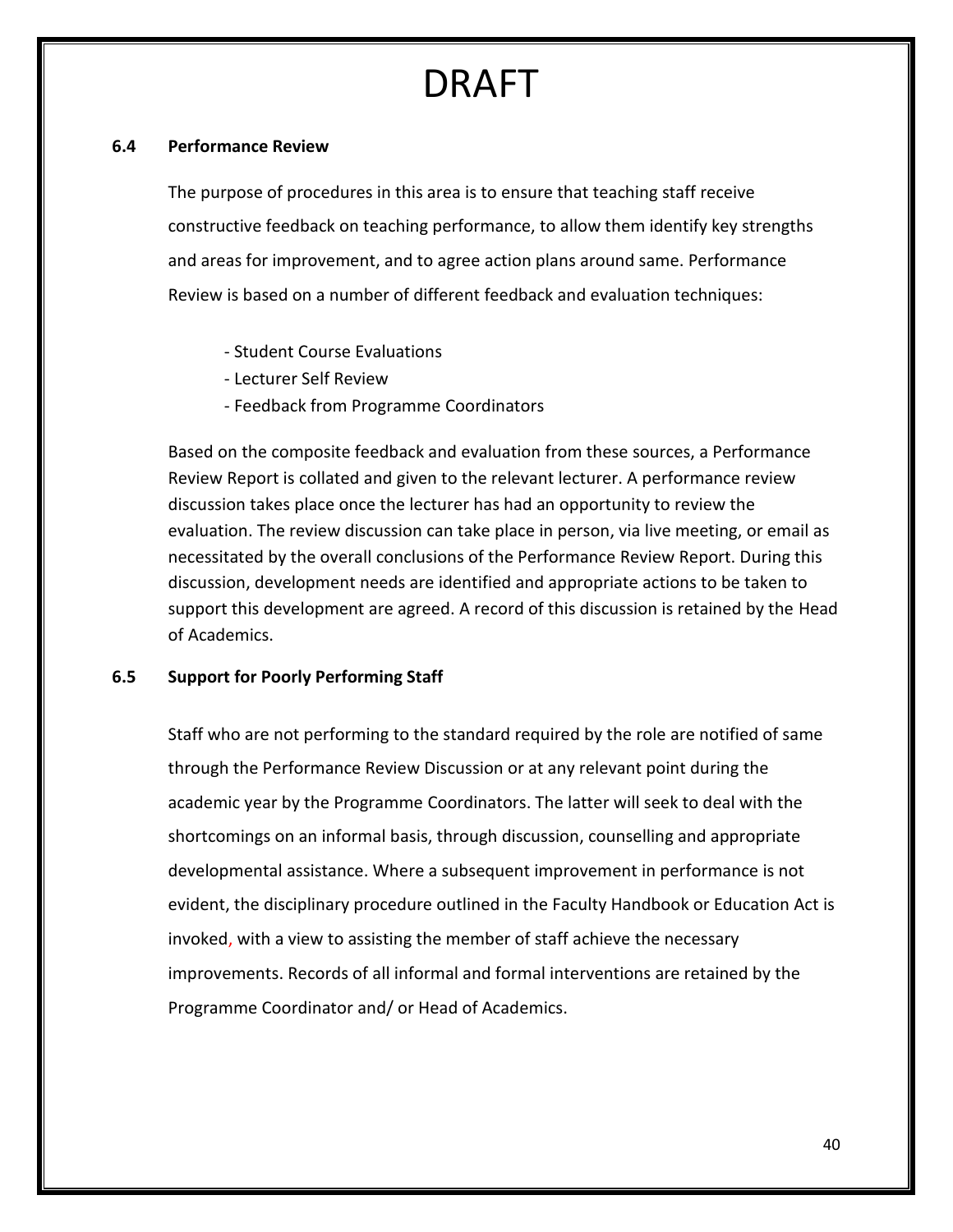#### **6.6 Removal of Poorly Performing Staff**

Any staff member who fails to meet the required standards for the position following application of formal and informal interventions (within the full scope of the regulations for Teachers) will be subject to dismissal.

#### **Chapter 7 Learning Resources and Student Support**

#### **7.1 The Office of VP - Academics**

The Student Affairs Office is supervised by the VP for Administration and is responsible for examination and student support. The team in the Student Affairs office deals with all student support areas, including admissions, registration, student induction, handbooks, timetables, assessment and examinations, complaints, and student records. The Office ensures that the query is dealt with and that the student receives a reply and any support that may be necessary. This may include liaising with other team members and academic staff where necessary.

#### **7.2 The Learning Environment**

#### *7.2.1 Physical Classroom*

The following set of quality guidelines must be adhered to for all classroom environments, whether on-campus or off-campus:

- The room must be of a size capable of taking the number of participants required.
- The room must be well ventilated as required.
- There must be adequate toilet facilities, as well as access for those with disabilities.
- The facilities must have the required number of electrical sockets for any IT elements of the programme.
- There should be consistency in regard to the room used for the duration of the programme.
- There must be access to projectors, other IT equipment and flip charts as required.
- Chairs must be of a suitable standard and, where requests are made for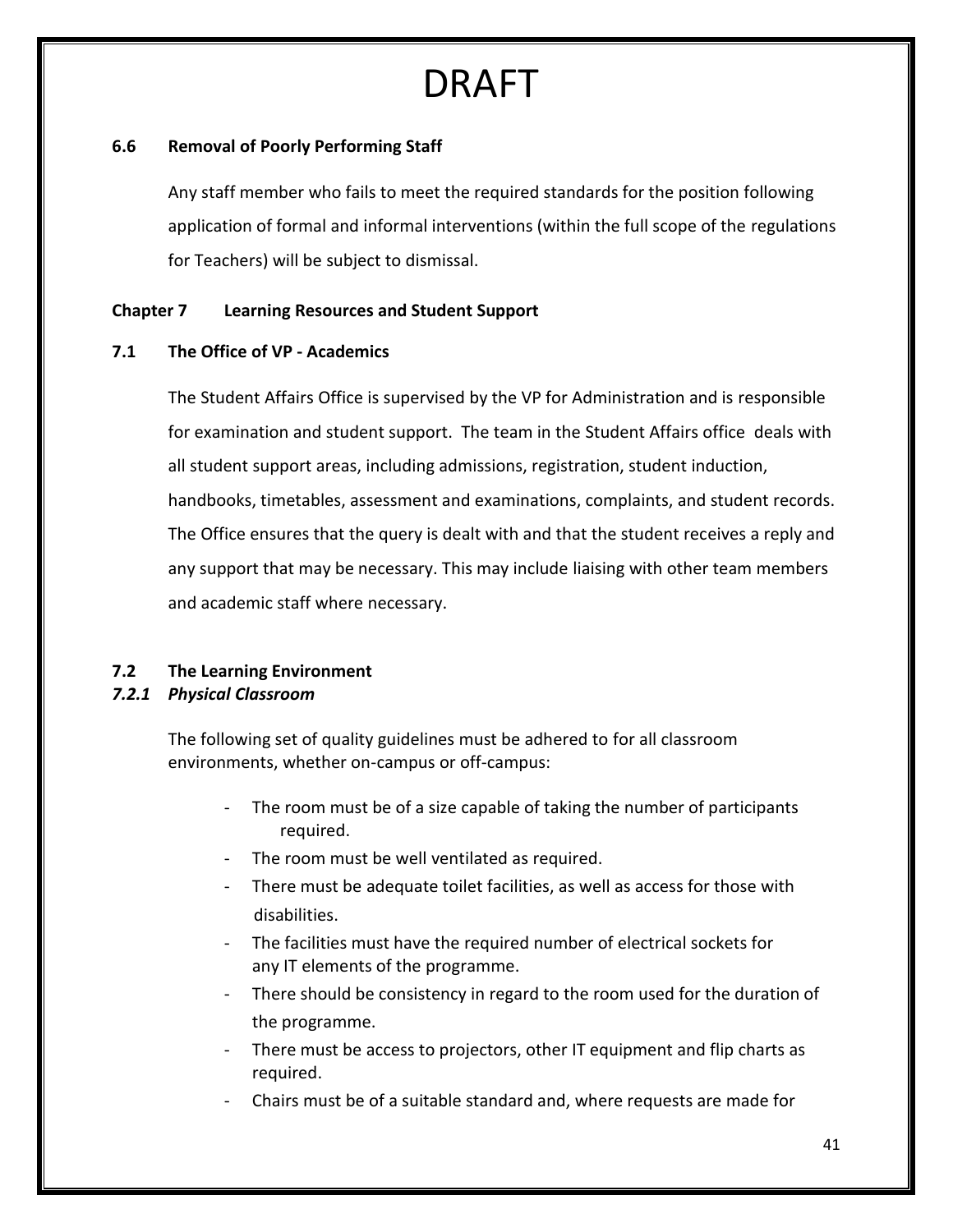specific chair types, these must be addressed.

- There must be access to canteen facilities.
- All unnecessary interruptions and noise disruptions should be kept to a minimum

#### *7.2.2* **Teaching Practice Coordinator**

In completing their practicum exercises, students are responsible for arranging their practice placement in consultation with the Teaching Practice Coordinator. The Teaching Practice Coordinator with assistance from the Placement Officer has responsibility for the placement of students.

#### **7.3 Academic & Educational Support**

#### *7.3.1 Academic Guidance and Advice*

Academic Guidance and Advice is primarily provided to students by the course lecturer and or coordinator. Given the relatively small class sizes at the College, direct lecturerstudent interaction is generally possible and encouraged. The lecturer's role is supplemented by the Programme Coordinator for each programme, and queries and/or students are directed to these individual as appropriate. A Guidance Counsellor is in place for students and deals with queries relating to study skills, time management, preparation for assessment and examinations. This role is further supported by the respective Programme Co-ordinators.

#### *7.3.2 Library*

The library plays a key role in learning and teaching process at G.C. Foster College and provides a view of our efforts in support of the College's mission. The library is on the administrative block of the college and is approximately 2528 sq. ft. The library supports the educational process by the provision of library resources for all staff and students.